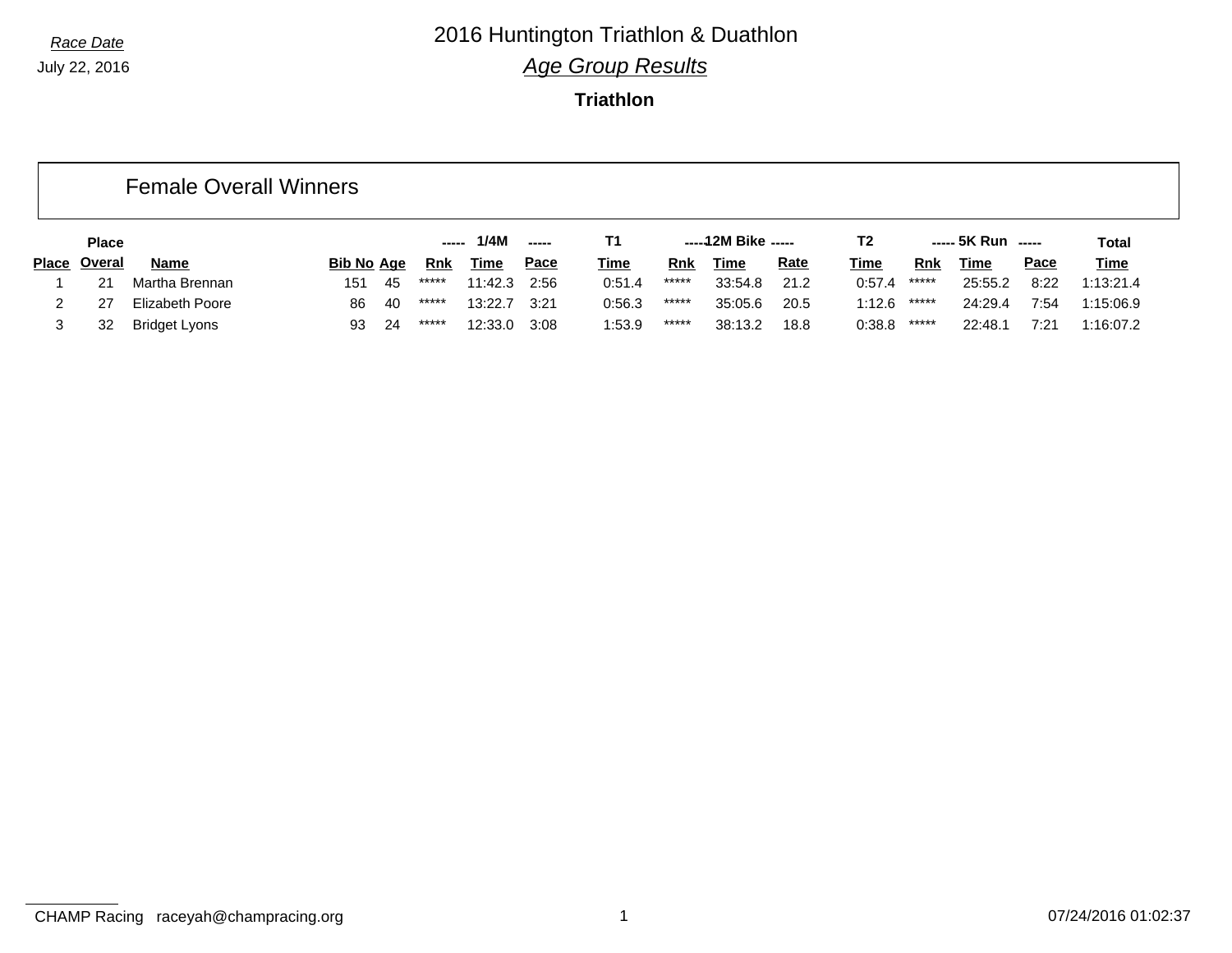# *Race Date* 2016 Huntington Triathlon & Duathlon

*Age Group Results*

**Triathlon**

|                |               | Female 15 to 19     |                   |                |             |        |             |                |                      |             |                |                |                    |       |              |
|----------------|---------------|---------------------|-------------------|----------------|-------------|--------|-------------|----------------|----------------------|-------------|----------------|----------------|--------------------|-------|--------------|
|                | <b>Place</b>  |                     |                   | -----          | 1/4M        | -----  | T1          |                | ----- 12M Bike ----- |             | T <sub>2</sub> |                | ----- 5K Run ----- |       | <b>Total</b> |
| Place          | <b>Overal</b> | <b>Name</b>         | <b>Bib No Age</b> | <b>Rnk</b>     | <b>Time</b> | Pace   | <b>Time</b> | <b>Rnk</b>     | <b>Time</b>          | Rate        | <b>Time</b>    | <b>Rnk</b>     | <b>Time</b>        | Pace  | <b>Time</b>  |
| $\mathbf 1$    | 46            | Elise Pichola       | 92<br>18          | $\mathbf{1}$   | 10:40.4     | 2:40   | 1:29.7      | 1              | 42:17.2              | 17.0        | 0:56.4         | 1              | 23:58.0            | 7:44  | 1:19:21.9    |
| $\overline{2}$ | 58            | Anne Moyse          | 89<br>19          | $\overline{2}$ | 11:47.5     | 2:57   | 1:58.7      | $\overline{c}$ | 42:24.1              | 17.0        | 0:44.7         | $\overline{2}$ | 24:27.5            | 7:53  | 1:21:22.6    |
|                |               | Female 20 to 24     |                   |                |             |        |             |                |                      |             |                |                |                    |       |              |
|                | <b>Place</b>  |                     |                   | -----          | 1/4M        | -----  | <b>T1</b>   |                | ----- 12M Bike ----- |             | T <sub>2</sub> |                | ----- 5K Run ----- |       | <b>Total</b> |
| <b>Place</b>   | <b>Overal</b> | <b>Name</b>         | <b>Bib No Age</b> | <b>Rnk</b>     | <b>Time</b> | Pace   | <b>Time</b> | <b>Rnk</b>     | <b>Time</b>          | Rate        | <b>Time</b>    | <b>Rnk</b>     | <b>Time</b>        | Pace  | Time         |
| $\mathbf 1$    | 36            | <b>Grace Kelley</b> | 46<br>23          | $\mathbf{1}$   | 10:57.1     | 2:44   | 1:26.9      | 1              | 35:24.6              | 20.3        | 1:08.8         | 2              | 28:39.1            | 9:15  | 1:17:36.8    |
| $\overline{c}$ | 76            | Sara Stefancin      | 23<br>25          | 2              | 12:28.8     | 3:07   | 2:35.5      | $\overline{c}$ | 40:24.3              | 17.8        | 1:03.3         | 3              | 29:02.1            | 9:22  | 1:25:34.1    |
| 3              | 92            | Alexa Katrinchak    | 23<br>27          | 3              | 14:53.1     | 3:43   | 2:07.8      | 3              | 44:27.2              | 16.2        | 0:45.7         | 1              | 27:36.8            | 8:54  | 1:29:50.9    |
|                |               | Female 25 to 29     |                   |                |             |        |             |                |                      |             |                |                |                    |       |              |
|                | <b>Place</b>  |                     |                   |                | 1/4M        | ------ | T1          |                | ----- 12M Bike ----- |             | T <sub>2</sub> |                | ----- 5K Run ----- |       | <b>Total</b> |
| <b>Place</b>   | Overal        | <b>Name</b>         | <b>Bib No Age</b> | <b>Rnk</b>     | <b>Time</b> | Pace   | Time        | Rnk            | <b>Time</b>          | <b>Rate</b> | <b>Time</b>    | <b>Rnk</b>     | <b>Time</b>        | Pace  | <b>Time</b>  |
| $\mathbf{1}$   | 113           | Sarah Pastoriza     | 26<br>28          | 1              | 15:29.7     | 3:52   | 2:09.6      | 1              | 40:33.1              | 17.8        | 1:09.2         | 1              | 35:32.5            | 11:28 | 1:34:54.3    |
|                |               | Female 30 to 34     |                   |                |             |        |             |                |                      |             |                |                |                    |       |              |
|                | <b>Place</b>  |                     |                   | -----          | 1/4M        | -----  | <b>T1</b>   |                | ----- 12M Bike ----- |             | T <sub>2</sub> |                | ----- 5K Run ----- |       | <b>Total</b> |
| <b>Place</b>   | <b>Overal</b> | <b>Name</b>         | <b>Bib No Age</b> | <u>Rnk</u>     | <b>Time</b> | Pace   | Time        | Rnk            | <b>Time</b>          | <b>Rate</b> | <b>Time</b>    | <b>Rnk</b>     | <b>Time</b>        | Pace  | <b>Time</b>  |
| $\mathbf{1}$   | 56            | <b>Becky Slack</b>  | 172<br>34         | 3              | 14:04.6     | 3:31   | 1:39.3      | 1              | 40:18.7              | 17.9        | 0:27.1         | 1              | 24:33.8            | 7:55  | 1:21:03.7    |
|                |               | Amanda Bates        | 30<br>64          |                |             | 2:49   | 1:50.8      | $\overline{c}$ | 40:53.0              | 17.6        | 0:39.0         | $\overline{2}$ | 30:22.2            | 9:48  | 1:25:01.0    |
| $\overline{2}$ | 75            |                     |                   | 1              | 11:15.9     |        |             |                |                      |             |                |                |                    |       |              |

CHAMP Racing raceyah@champracing.org 2 2 07/24/2016 01:02:38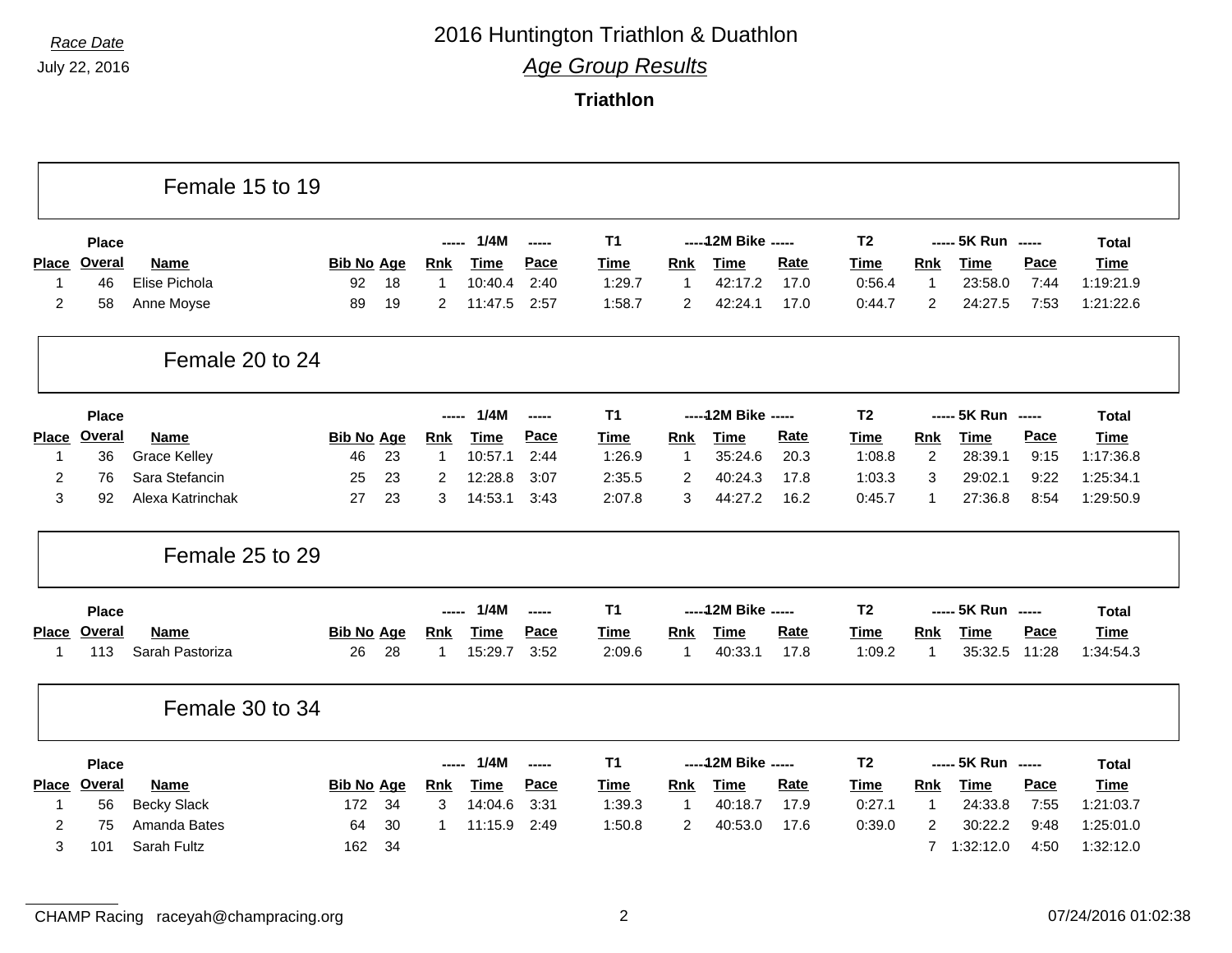#### **Triathlon**

#### Female 30 to 34

|              | <b>Place</b> |                         |            |     | $\frac{1}{2}$ | 1/4M        | $\frac{1}{2}$ | Τ1     |     | $---12M$ Bike $---$ |             | Τ2     |     | ----- 5K Run ----- |       | Total       |
|--------------|--------------|-------------------------|------------|-----|---------------|-------------|---------------|--------|-----|---------------------|-------------|--------|-----|--------------------|-------|-------------|
| <b>Place</b> | Overal       | Name                    | Bib No Age |     | Rnk           | <u>Time</u> | <u>Pace</u>   | Time   | Rnk | Time                | <b>Rate</b> | Time   | Rnk | Time               | Pace  | <u>Time</u> |
| 4            | 116          | Traci Clymer            | 34         | -33 |               | 13:42.8     | 3:26          | 1:47.0 |     | 42:21.9             | 17.0        | 1:21.5 |     | 36:37.9            | 11:49 | 1:35:51.3   |
|              | 132          | <b>Kristen Slattery</b> |            | 32  | 4             | 16:50.2     | 4:13          | 1:45.1 | 5   | 45:38.7             | 15.8        | 1:03.1 | :5  | 40:15.5            | 12:59 | 1:45:32.8   |
| 6            | 135          | Dawn Noe                | 16         | -34 | h.            | 18:27.9     | 4:37          | 3:37.2 |     | 46:51.              | 15.4        | 1:39.3 |     | 39:35.7            | 12:46 | 1:50:12.0   |
|              | 139          | Cassandra Corrao        | 71         | -30 |               | 21:18.7     | 5:20          | 1:13.0 |     | 43:56.2             | 16.4        | 1:58.7 |     | 49:27.             | 15:57 | 1:57:54.5   |

#### Female 35 to 39

|              | <b>Place</b> |                      |                   |      | $\begin{array}{c} \textbf{---} \end{array}$ | 1/4M    | -----       | <b>T1</b> |     | -----12M Bike ----- |             | T2     |     | $--- 5K Run$ $---$ |       | Total       |
|--------------|--------------|----------------------|-------------------|------|---------------------------------------------|---------|-------------|-----------|-----|---------------------|-------------|--------|-----|--------------------|-------|-------------|
| <b>Place</b> | Overal       | Name                 | <u>Bib No Age</u> |      | Rnk                                         | Time    | <u>Pace</u> | Time      | Rnk | Time                | <u>Rate</u> | Time   | Rnk | Time               | Pace  | <b>Time</b> |
|              | 41           | Sara Laux            | 41                | -37  |                                             | 14:25.5 | 3:36        | 1:14.1    |     | 37:17.0             | 19.3        | 0:52.9 |     | 23:55.3            | 7:43  | 1:17:45.1   |
|              | 73           | Kellie Kappel        | 156               | -39  | 5                                           | 15:10.4 | 3:48        | 1:17.2    |     | 41:59.0             | 17.1        | 0:31.5 |     | 25:17.0            | 8:09  | 1:24:15.3   |
| 3            |              | Kimberly Raplenovich | 87                | 35   |                                             | 13:37.5 | 3:24        | 1:23.4    |     | 37:38.2             | 19.1        | 1:33.2 | 4   | 31:25.3            | 10:08 | 1:25:37.8   |
| 4            | 98           | Kathryn Metz         | 164               | - 37 | 4                                           | 15:07.5 | 3:47        | 1:10.1    | 4   | 44:17.6             | 16.3        | 0:27.5 |     | 29:55.9            | 9:39  | 1:30:58.7   |
| 5            | 115          | Amanda Sears         | 10                | 36   | 3                                           | 14:44.2 | 3:41        | 2:19.1    | 5   | 45:53.3             | 15.7        | 0:54.9 | 5.  | 31:51.5            | 10:16 | 1:35:43.2   |
| 6            | 140          | Ruta Semaskiene      | 206               | -38  | 6                                           | 19:28.8 | 4:52        | 2:01.1    |     |                     |             |        |     | :38:29.2           | 6:31  | 1:59:59.2   |
|              | 142          | Rachel Lovell        | 5.                | 38   |                                             | 21:42.3 | 5:26        | 4:01.8    | ิค  | 45:56.              | 15.7        | 2:22.4 | 6   | 51:42.6            | 16:41 | 2:05:45.4   |

#### Female 40 to 44

|              | <b>Place</b> |                |                   |      | ----- | 1/4M    | -----       | Τ1          |     | -----12M Bike ----- |             | T2     |     | $--- 5K Run$ $---$ |      | Total       |
|--------------|--------------|----------------|-------------------|------|-------|---------|-------------|-------------|-----|---------------------|-------------|--------|-----|--------------------|------|-------------|
| <b>Place</b> | Overal       | <b>Name</b>    | <b>Bib No Age</b> |      | Rnk   | Time    | <u>Pace</u> | <u>Time</u> | Rnk | Time                | <u>Rate</u> | Time   | Rnk | Time               | Pace | <u>Time</u> |
|              | 34           | Jen Borovica   | 155               | -41  |       | 13:36.5 | 3:24        | 1:05.8      |     | 35:30.4             | 20.3        | 1:17.9 |     | 25:39.2            | 8:16 | 1:17:10.0   |
|              | 35           | Julie Osoteo   | 179               | -44  |       | 11:37.0 | 2:54        | 1:01.9      | 4   | 36:11.4             | 19.9        | 0:50.3 |     | 27:45.9            | 8:57 | 1:17:26.8   |
|              | 8'           | Kimberly Vick  | 40                | - 41 |       | 14:19.4 | 3:35        | 1:07.7      | 6   | 40:40.0             | 17.7        | 1:29.1 | 5   | 29:15.9            | 9:26 | 1:26:52.2   |
| 4            | -85          | Debbie Spencer | 168               | -44  |       | 15:20.9 | 3:50        | 3:59.2      |     | 43:31.3             | 16.5        | 1:29.8 |     | 23:43.4            | 7:39 | 1:28:04.6   |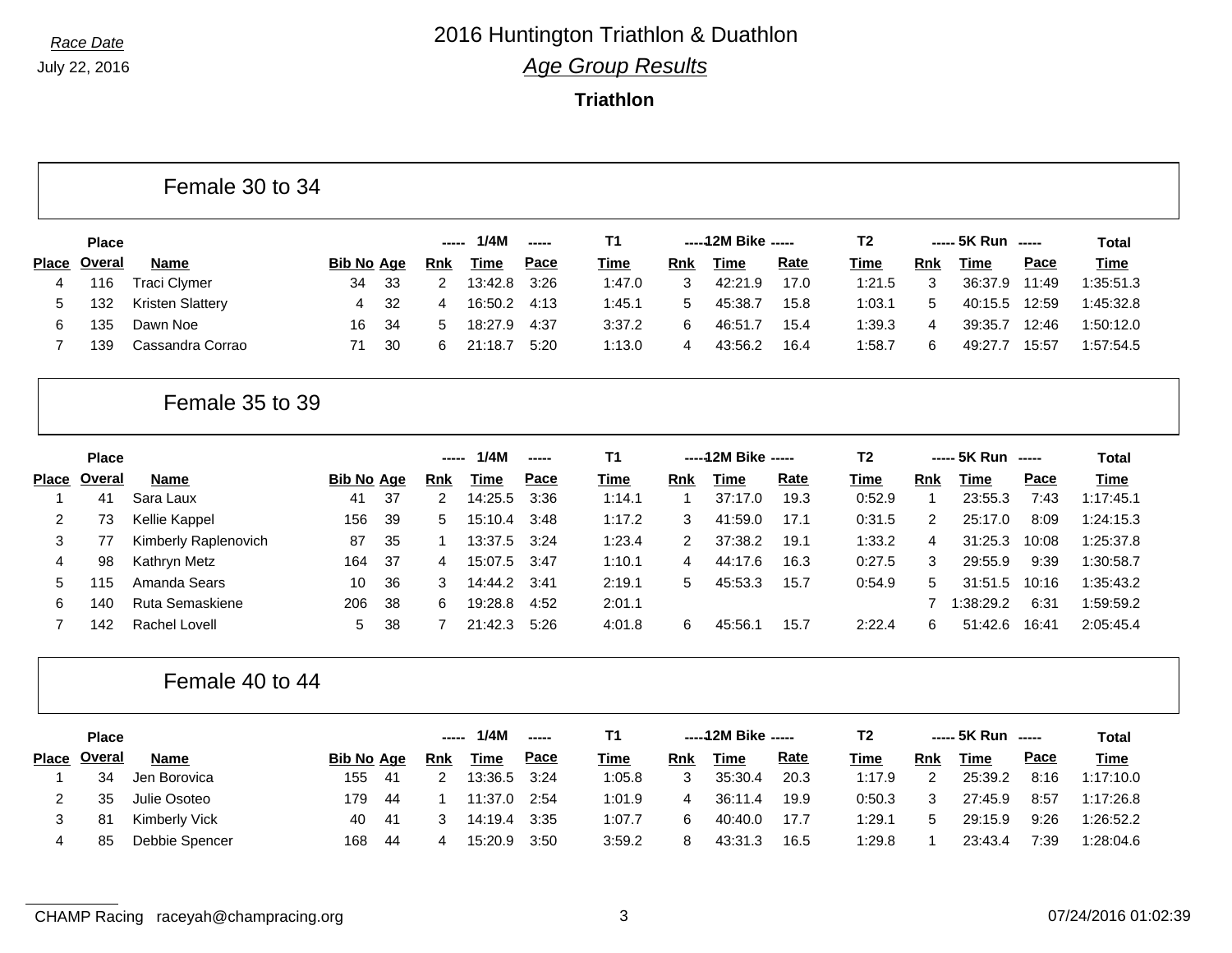#### **Triathlon**

| Female 40 to 44 |  |  |
|-----------------|--|--|
|-----------------|--|--|

|              | <b>Place</b>    |                     |                   |      | ------       | 1/4M    | $- - - - -$ | Τ1          |     | $---12M$ Bike $---$ |             | T2     |     | ----- 5K Run ----- |       | Total       |
|--------------|-----------------|---------------------|-------------------|------|--------------|---------|-------------|-------------|-----|---------------------|-------------|--------|-----|--------------------|-------|-------------|
| <b>Place</b> | Overal          | <b>Name</b>         | <b>Bib No Age</b> |      | <b>Rnk</b>   | Time    | <u>Pace</u> | <u>Time</u> | Rnk | Time                | <u>Rate</u> | Time   | Rnk | Time               | Pace  | <b>Time</b> |
| $5^{\circ}$  | 87              | Cynthia Winslow     | 113               | -40  | 6.           | 20:15.4 | 5:04        | 0:46.1      | 5   | 39:41.8             | 18.1        | 0:39.5 |     | 27:52.0            | 8:59  | 1:29:15.0   |
| 6.           | 11 <sub>7</sub> | Jennifer James      | 209               | - 43 | $\mathbf{b}$ | 19:43.7 | 4:56        | 2:13.2      |     | 43:22.0             | 16.6        | 1:16.0 | 6   | 29:43.3            | 9:35  | 1:36:18.3   |
|              | 128             | Jennifer Beauchesne | 12                | -42  |              | 28:05.7 | 7:01        |             |     | 1:02.2              | -697        |        | 8.  | 1:15:06.2 24:14    |       | 1:42:58.0   |
|              | 129             | Carissa Nettle      | 146               | - 41 |              | 28:06.4 | 7:02        |             |     | 1:15.8              | 576         |        |     | 1:15:04.3          | 24:13 | 1:42:58.0   |

#### Female 45 to 49

|              | <b>Place</b> |                          |                   |     | ----- | 1/4M    | -----       | Τ1     |            | $---12M$ Bike $---$ |      | T2     |     | ----- 5K Run ----- |       | Total       |
|--------------|--------------|--------------------------|-------------------|-----|-------|---------|-------------|--------|------------|---------------------|------|--------|-----|--------------------|-------|-------------|
| <b>Place</b> | Overal       | <b>Name</b>              | <b>Bib No Age</b> |     | Rnk   | Time    | <u>Pace</u> | Time   | <b>Rnk</b> | Time                | Rate | Time   | Rnk | Time               | Pace  | <b>Time</b> |
|              | 40           | Anita Woods              | 111               | -47 |       |         |             |        |            |                     |      |        | 6.  | :17:45.0           | 4:04  | 1:17:45.0   |
|              | 70           | Monika Nuss              | 66                | -49 |       | 15:16.5 | 3:49        | 1:30.1 |            | 37:30.7             | 19.2 | 0:50.0 |     | 28:40.3            | 9:15  | 1:23:47.8   |
|              | 82           | Jessica Steuk            | 48                | -45 |       | 13:15.0 | 3:19        | 2:14.3 | 2          | 40:49.7             | 17.6 | 1:21.8 |     | 29:12.0            | 9:25  | 1:26:52.9   |
| 4            | 89           | <b>Christine Santoni</b> | 42                | 48  |       | 14:45.9 | 3:41        | 1:44.1 | 3          | 42:03.2             | 17.1 | 1:38.9 | 3   | 29:17.8            | 9:27  | 1:29:30.0   |
| 5.           | 127          | Susan Moran              | 104               | 45  | 4     | 19:56.9 | 4:59        | 3:29.9 |            | 43:07.9             | 16.7 | 1:02.7 | 4   | 33:56.4            | 10:57 | 1:41:34.1   |
| 6            | 137          | Karelyn Darvas           | 43                | -49 | :5    | 20:30.0 | 5:08        | 2:22.2 |            | 48:58.9             | 14.7 | 2:16.1 | 5.  | 40:11.4            | 2:58  | 1:54:18.8   |

Female 50 to 54

|              | <b>Place</b> |               |                   |      | ----- | 1/4M        | $- - - - -$ | T1     |     | -----12M Bike ----- |             | T2     |            | ----- 5K Run ----- |      | <b>Total</b> |
|--------------|--------------|---------------|-------------------|------|-------|-------------|-------------|--------|-----|---------------------|-------------|--------|------------|--------------------|------|--------------|
| <b>Place</b> | Overal       | <b>Name</b>   | <b>Bib No Age</b> |      | Rnk   | <u>Time</u> | <u>Pace</u> | Time   | Rnk | Time                | <u>Rate</u> | Time   | <b>Rnk</b> | Time               | Pace | <b>Time</b>  |
|              | 57           | Michelle Mead | 82                | - 53 |       | 16:15.7     | 4:04        | 1:13.1 |     | 35:25.1             | 20.3        | 0:53.1 |            | 27:25.3            | 8:51 | 1:21:12.4    |
|              | 86           | Lisa Scheer   | 177               | -51  |       | 15:39.9     | 3:55        | 1:53.8 |     | 40:51.7             | 17.6        | 1:09.2 |            | 28:53.0            | 9:19 | 1:28:27.8    |
|              | 136          | Alison McKim  | 210               | -50  |       | 24:38.1     | 6:10        | 1:01.9 |     | 51:01.6             | 14.1        | 5:16.8 |            | 29:58.1            | 9:40 | 1:51:56.7    |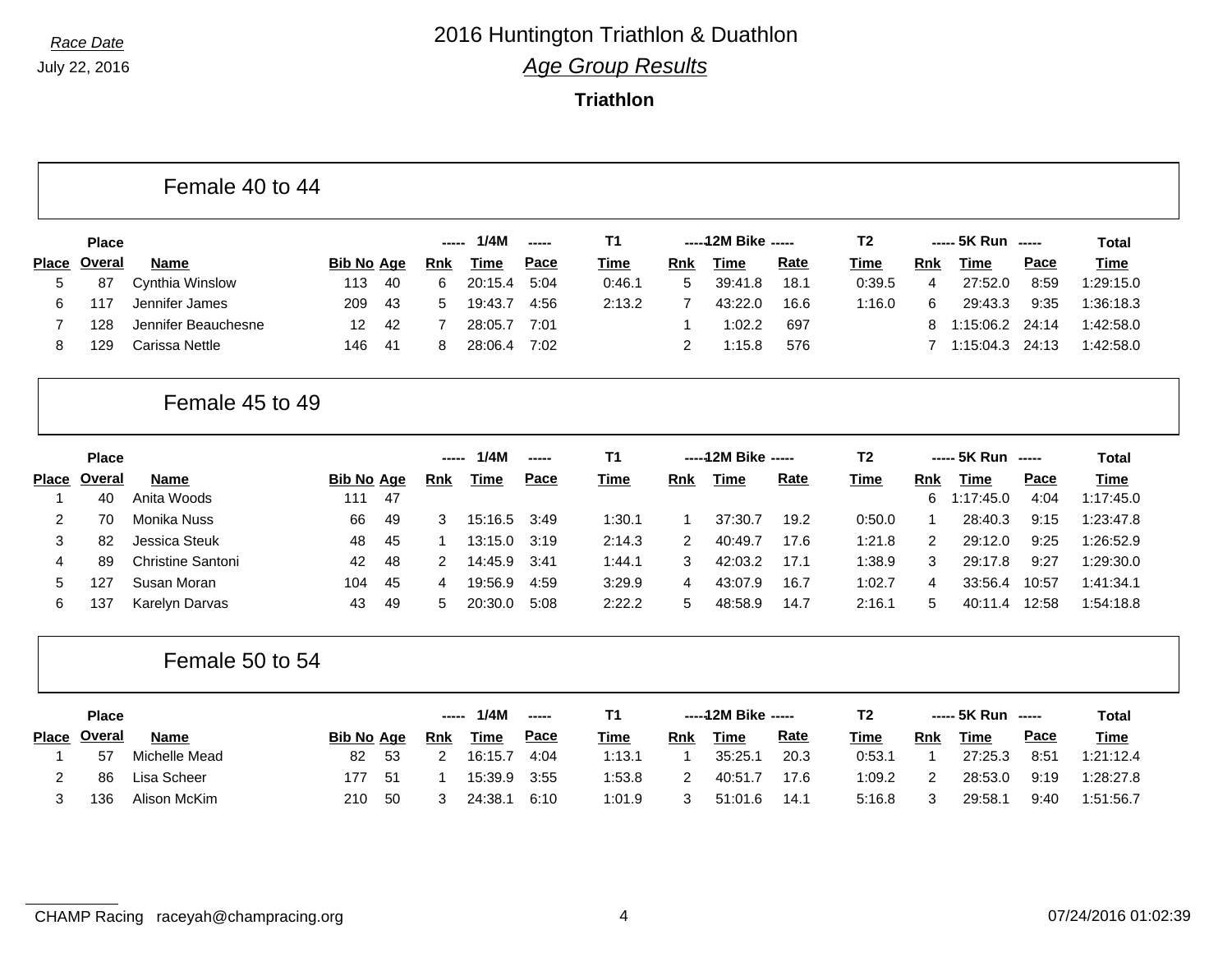# *Race Date* 2016 Huntington Triathlon & Duathlon

*Age Group Results*

|              |                                      | Female 55 to 59    |                                 |                     |                     |                              |                        |            |                              |             |                        |            |                                         |                     |                            |
|--------------|--------------------------------------|--------------------|---------------------------------|---------------------|---------------------|------------------------------|------------------------|------------|------------------------------|-------------|------------------------|------------|-----------------------------------------|---------------------|----------------------------|
|              | <b>Place</b>                         |                    |                                 | -----               | 1/4M                | $\frac{1}{2}$                | <b>T1</b>              |            | ----- 12M Bike -----         |             | T <sub>2</sub>         |            | ----- 5K Run -----                      |                     | <b>Total</b>               |
| <b>Place</b> | Overal                               | <b>Name</b>        | <b>Bib No Age</b>               | Rnk                 | <u>Time</u>         | <b>Pace</b>                  | <b>Time</b>            | <b>Rnk</b> | Time                         | <b>Rate</b> | <u>Time</u>            | <b>Rnk</b> | Time                                    | Pace                | Time                       |
|              | 112                                  | Glna Buril         | 163<br>57                       | 2                   | 18:55.2             | 4:44                         | 2:16.0                 |            | 37:49.4                      | 19.0        | 1:41.1                 |            | 33:50.6                                 | 10:55               | 1:34:32.5                  |
| $\mathbf{2}$ | 118                                  | Peggy Bailey       | 55<br>28                        | 1                   | 16:00.1             | 4:00                         | 1:37.0                 | 2          | 43:25.2                      | 16.6        | 0:55.5                 | 2          | 34:33.9                                 | 11:09               | 1:36:31.8                  |
|              |                                      | Female 65 to 69    |                                 |                     |                     |                              |                        |            |                              |             |                        |            |                                         |                     |                            |
| <b>Place</b> | <b>Place</b><br><u>Overal</u><br>141 | Name<br>Sarah Nice | <b>Bib No Age</b><br>68<br>1180 | -----<br><u>Rnk</u> | 1/4M<br><u>Time</u> | $\frac{1}{2}$<br><b>Pace</b> | T <sub>1</sub><br>Time | <b>Rnk</b> | ----- 12M Bike -----<br>Time | <b>Rate</b> | T <sub>2</sub><br>Time | <b>Rnk</b> | ----- 5K Run -----<br>Time<br>2:01:33.0 | <b>Pace</b><br>6:22 | Total<br>Time<br>2:01:33.0 |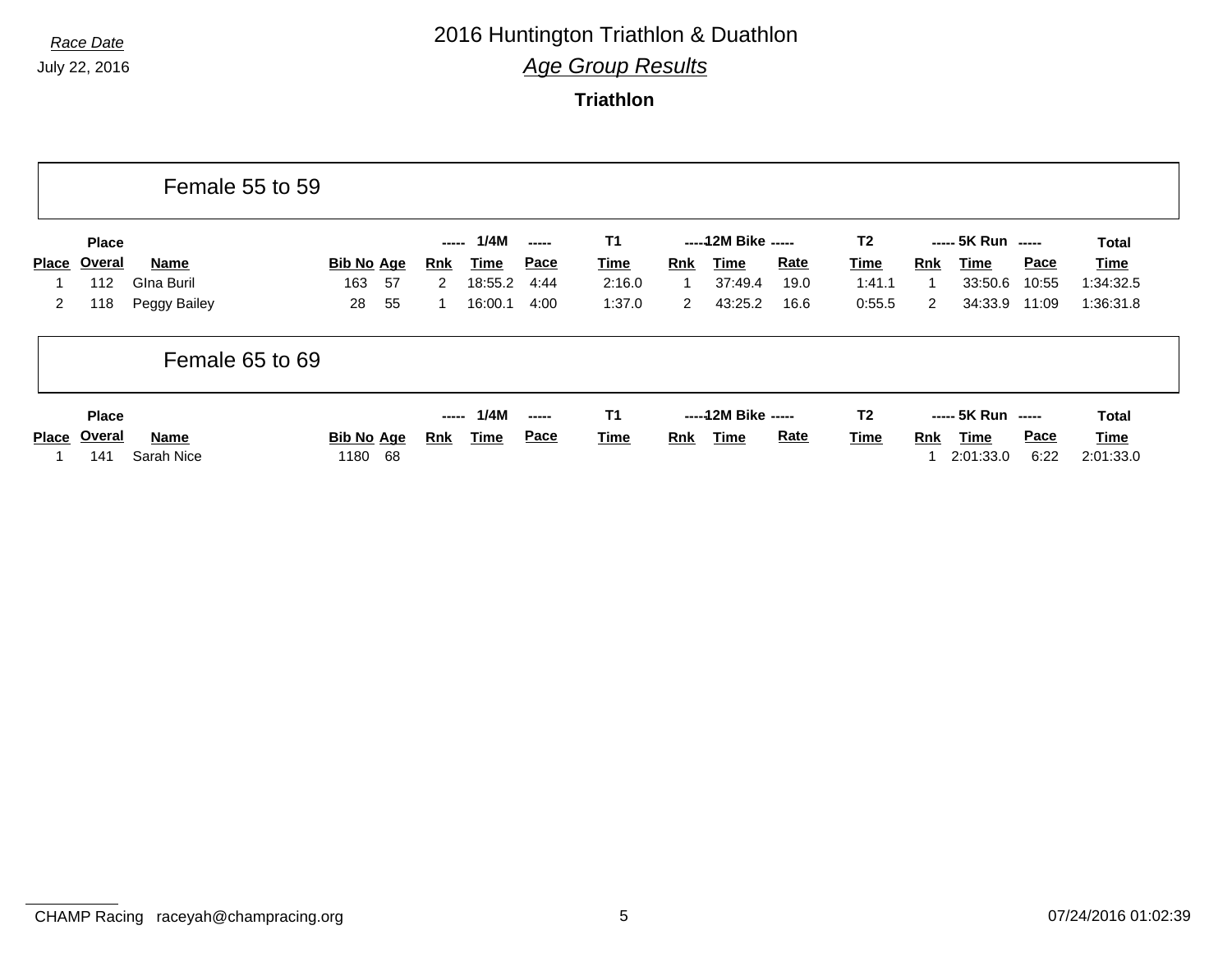### *Race Date* 2016 Huntington Triathlon & Duathlon *Age Group Results*

|              |              | <b>Male Overall Winners</b> |                   |    |       |         |             |             |            |                     |             |             |            |                    |             |             |
|--------------|--------------|-----------------------------|-------------------|----|-------|---------|-------------|-------------|------------|---------------------|-------------|-------------|------------|--------------------|-------------|-------------|
|              | <b>Place</b> |                             |                   |    | ----- | 1/4M    | -----       | Т1          |            | $---12M$ Bike $---$ |             | T2          |            | $---$ 5K Run $---$ |             | Total       |
| <b>Place</b> | Overal       | <b>Name</b>                 | <b>Bib No Age</b> |    | Rnk   | Time    | <u>Pace</u> | <b>Time</b> | <u>Rnk</u> | Time                | <b>Rate</b> | <b>Time</b> | <b>Rnk</b> | <u>Time</u>        | <u>Pace</u> | <b>Time</b> |
|              |              | Peter Finnerty              | 73                | 33 | ***** | 11:27.5 | 2:52        | 0:47.0      | *****      | 30:17.1             | 23.8        | 0:40.8      | *****      | 20:02.8            | 6:28        | 1:03:15.4   |
| 2            |              | Nick Cicerchi               | 72                | 34 | ***** | 11:57.1 | 2:59        | 0:55.5      | *****      | 30:26.2             | 23.7        | 0:38.6      | *****      | 20:40.1            | 6:40        | 1:04:37.7   |
| 3            |              | Andy Provenza               | 173               | 47 | ***** | 10:53.3 | 2:43        | 0:56.7      | $*****$    | 29:03.9             | 24.8        | 0:39.5      | *****      | 23:51.9            | 7:42        | 1:05:25.6   |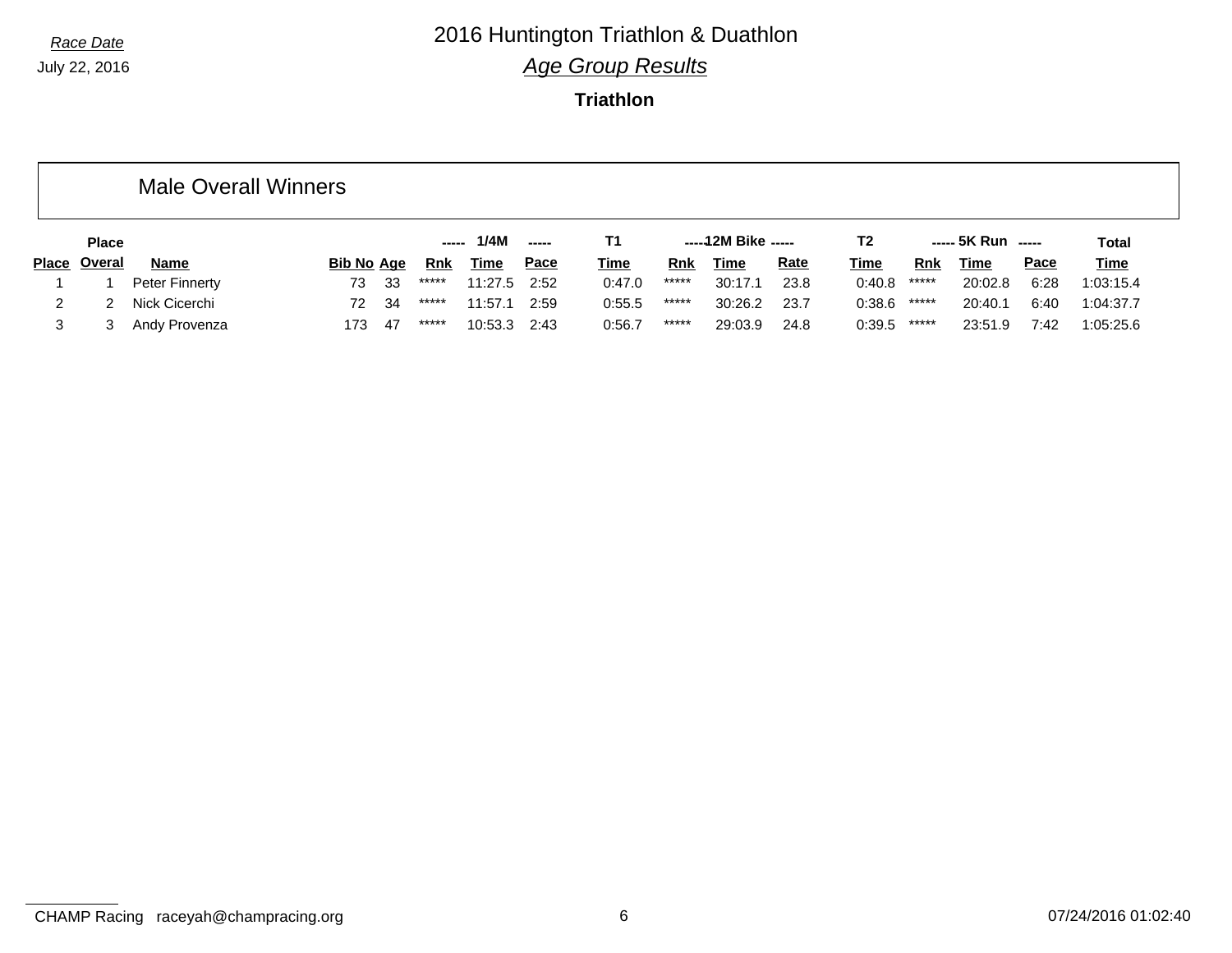### *Race Date* 2016 Huntington Triathlon & Duathlon *Age Group Results*

|                |                | Male 14 and Under        |                   |    |                |             |        |                |                |                      |             |                |                |                    |       |              |
|----------------|----------------|--------------------------|-------------------|----|----------------|-------------|--------|----------------|----------------|----------------------|-------------|----------------|----------------|--------------------|-------|--------------|
|                | <b>Place</b>   |                          |                   |    | $---$          | 1/4M        | ------ | T <sub>1</sub> |                | ----- 12M Bike ----- |             | <b>T2</b>      |                | ----- 5K Run ----- |       | <b>Total</b> |
| Place          | Overal         | Name                     | <b>Bib No Age</b> |    | Rnk            | <b>Time</b> | Pace   | <b>Time</b>    | Rnk            | <b>Time</b>          | <b>Rate</b> | Time           | Rnk            | Time               | Pace  | <b>Time</b>  |
| -1             | 120            | David Banks              | 137               | 13 | 1              | 14:58.2     | 3:45   | 2:54.0         | -1             | 54:30.8              | 13.2        | 1:41.1         | 1              | 22:47.4            | 7:21  | 1:36:51.7    |
|                |                | Male 15 to 19            |                   |    |                |             |        |                |                |                      |             |                |                |                    |       |              |
|                | <b>Place</b>   |                          |                   |    | $- - - -$      | 1/4M        | -----  | T <sub>1</sub> |                | ----- 12M Bike ----- |             | T <sub>2</sub> |                | ----- 5K Run ----- |       | <b>Total</b> |
| <b>Place</b>   | <b>Overal</b>  | <b>Name</b>              | <b>Bib No Age</b> |    | <b>Rnk</b>     | <b>Time</b> | Pace   | <b>Time</b>    | Rnk            | <b>Time</b>          | <b>Rate</b> | <b>Time</b>    | Rnk            | <b>Time</b>        | Pace  | <b>Time</b>  |
| $\mathbf 1$    | 72             | Spencer Sheehan          | 57                | 18 | $\mathbf{1}$   | 10:38.0     | 2:40   | 1:57.9         | $\mathbf{1}$   | 42:06.8              | 17.1        | 0:28.5         | $\overline{2}$ | 28:52.9            | 9:19  | 1:24:04.3    |
| $\overline{2}$ | 80             | Logan Forbes             | 38                | 16 | $\overline{2}$ | 14:11.5     | 3:33   | 2:22.8         | 2              | 44:54.0              | 16.0        | 1:03.7         | $\mathbf{1}$   | 23:50.1            | 7:41  | 1:26:22.4    |
|                |                | Male 20 to 24            |                   |    |                |             |        |                |                |                      |             |                |                |                    |       |              |
|                | <b>Place</b>   |                          |                   |    |                | 1/4M        | ------ | T <sub>1</sub> |                | ----- 12M Bike ----- |             | <b>T2</b>      |                | ----- 5K Run ----- |       | <b>Total</b> |
| <b>Place</b>   | <b>Overal</b>  | <b>Name</b>              | <b>Bib No Age</b> |    | <b>Rnk</b>     | <b>Time</b> | Pace   | <b>Time</b>    | <b>Rnk</b>     | <b>Time</b>          | <b>Rate</b> | Time           | <b>Rnk</b>     | <b>Time</b>        | Pace  | <b>Time</b>  |
| $\mathbf 1$    | $\overline{7}$ | Johnny Hoffman           | 122               | 21 | 1              | 14:09.8     | 3:32   | 0:59.7         | $\mathbf 1$    | 29:32.5              | 24.4        | 1:07.6         | $\mathbf{1}$   | 23:38.4            | 7:37  | 1:09:28.1    |
| $\overline{2}$ | 105            | Cody Redden              | 106               | 21 | $\overline{2}$ | 15:35.9     | 3:54   | 2:46.6         | $\overline{2}$ | 37:37.2              | 19.1        | 0:49.3         | $\overline{c}$ | 36:01.3            | 11:37 | 1:32:50.6    |
|                |                | Male 25 to 29            |                   |    |                |             |        |                |                |                      |             |                |                |                    |       |              |
|                | <b>Place</b>   |                          |                   |    | $---$          | 1/4M        | -----  | T <sub>1</sub> |                | ----- 12M Bike ----- |             | T <sub>2</sub> |                | ----- 5K Run ----- |       | <b>Total</b> |
| <b>Place</b>   | <b>Overal</b>  | Name                     | <b>Bib No Age</b> |    | <u>Rnk</u>     | <b>Time</b> | Pace   | Time           | Rnk            | <b>Time</b>          | <b>Rate</b> | <b>Time</b>    | Rnk            | <b>Time</b>        | Pace  | <b>Time</b>  |
| $\mathbf 1$    | 13             | <b>Michael Staveskie</b> | 109               | 28 | $\overline{2}$ | 13:20.8     | 3:20   | 1:06.2         | 2              | 34:38.3              | 20.8        | 0:27.0         | 1              | 21:24.1            | 6:54  | 1:10:56.5    |
| 2              | 28             | John McIntyre            | 58                | 26 | 1              | 12:49.5     | 3:12   | 1:54.8         | 3              | 36:53.4              | 19.5        | 0:50.5         | $\overline{2}$ | 23:05.0            | 7:27  | 1:15:33.3    |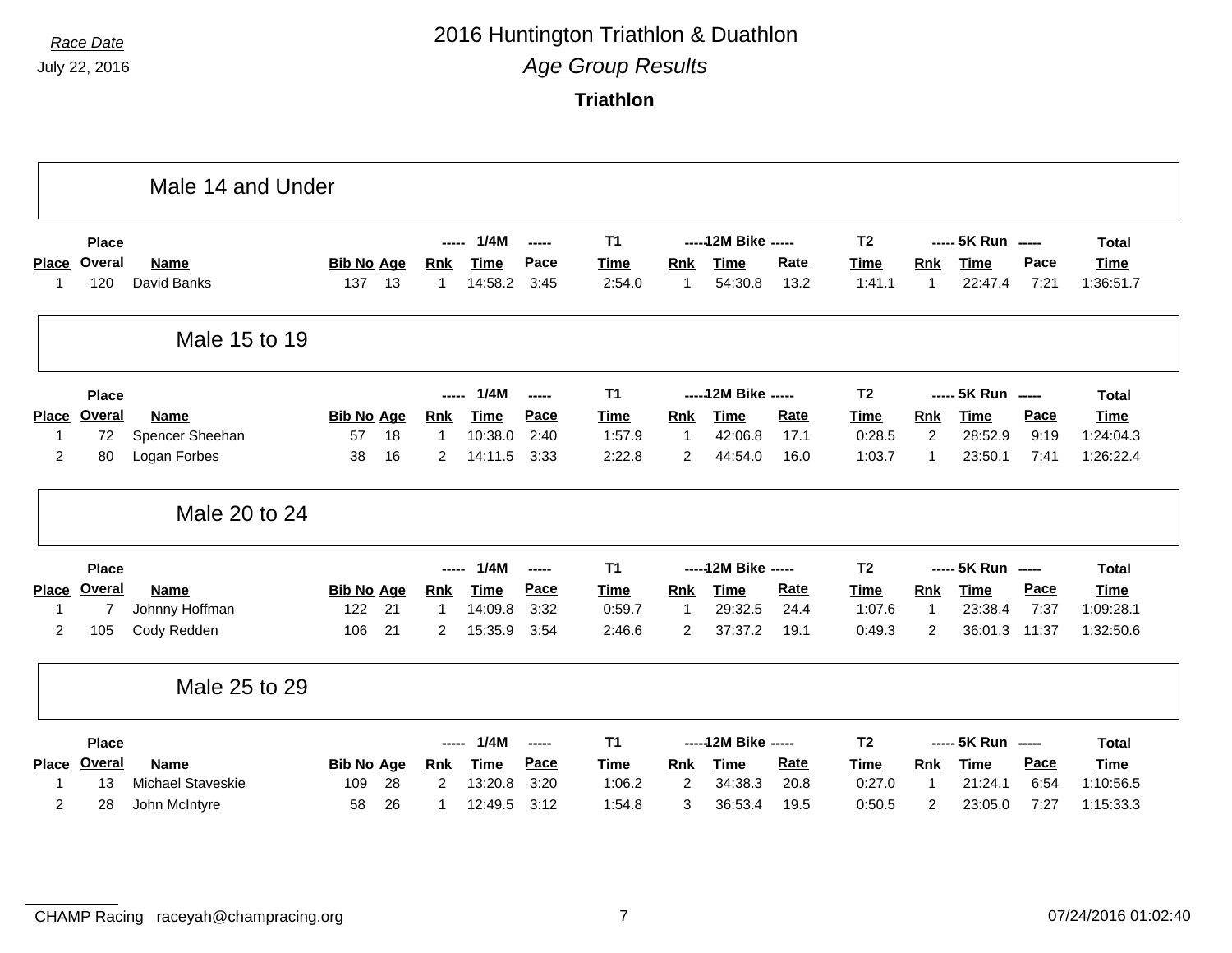Е

# *Race Date* 2016 Huntington Triathlon & Duathlon *Age Group Results*

**Triathlon**

|                |               | Male 30 to 34           |                   |    |                |             |               |                |                |                      |      |                |                |                    |       |              |
|----------------|---------------|-------------------------|-------------------|----|----------------|-------------|---------------|----------------|----------------|----------------------|------|----------------|----------------|--------------------|-------|--------------|
|                | <b>Place</b>  |                         |                   |    | -----          | 1/4M        | $- - - - -$   | <b>T1</b>      |                | ----- 12M Bike ----- |      | T <sub>2</sub> |                | ----- 5K Run ----- |       | <b>Total</b> |
| <b>Place</b>   | <b>Overal</b> | <b>Name</b>             | <b>Bib No Age</b> |    | <b>Rnk</b>     | <b>Time</b> | Pace          | <b>Time</b>    | Rnk            | <b>Time</b>          | Rate | <b>Time</b>    | <b>Rnk</b>     | <b>Time</b>        | Pace  | <b>Time</b>  |
| -1             | 5             | Dane Manning            | 117               | 33 | -1             | 11:55.1     | 2:59          | 0:44.1         | -1             | 31:46.9              | 22.7 | 0:45.6         | $\mathbf{1}$   | 21:30.6            | 6:56  | 1:06:42.5    |
| $\overline{2}$ | 6             | <b>Blake Oatey</b>      | 160               | 33 | $\overline{c}$ | 11:59.2     | 3:00          | 1:42.2         | 2              | 31:55.9              | 22.6 | 1:09.3         | 2              | 22:09.5            | 7:09  | 1:08:56.3    |
| 3              | 24            | <b>Billy Weston</b>     | 121               | 34 | 5              | 12:26.4     | 3:07          | 1:50.6         | 3              | 33:28.8              | 21.5 | 1:22.7         | $\overline{4}$ | 25:07.3            | 8:06  | 1:14:16.1    |
| 4              | 33            | <b>Russell Valliere</b> | 61                | 33 | 3              | 12:09.1     | 3:02          | 1:19.9         | 5              | 35:59.1              | 20.0 | 0:56.8         | 6              | 26:28.7            | 8:32  | 1:16:53.8    |
| 5              | 43            | Phillip Kasper          | 78                | 32 | 7              | 13:12.0     | 3:18          | 1:02.2         | 4              | 35:44.5              | 20.1 | 0:44.5         | 10             | 28:27.4            | 9:11  | 1:19:10.7    |
| 6              | 50            | Colin Wilson            | 52                | 31 | 6              | 12:40.5     | 3:10          | 2:08.7         | 11             | 40:23.8              | 17.8 | 1:52.3         | 3              | 23:12.7            | 7:29  | 1:20:18.2    |
| $\overline{7}$ | 54            | Adam Grady              | 32                | 30 | 8              | 13:33.0     | 3:23          | 0:38.9         | 8              | 37:06.8              | 19.4 | 0:45.4         | 11             | 28:39.9            | 9:15  | 1:20:44.1    |
| 8              | 59            | <b>Chris Marhofer</b>   | 33                | 31 | 11             | 14:41.3     | 3:40          | 2:20.2         | 6              | 36:46.8              | 19.6 | 1:24.8         | 5              | 26:20.9            | 8:30  | 1:21:34.2    |
| 9              | 65            | John Mark Tichar        | 119               | 33 | 10             | 14:17.2     | 3:34          | 2:19.0         | $\overline{7}$ | 36:57.6              | 19.5 | 1:04.9         | 9              | 27:39.4            | 8:55  | 1:22:18.2    |
| 10             | 66            | <b>Mark Neimeister</b>  | 175               | 33 | 4              | 12:10.9     | 3:03          | 2:47.4         | 10             | 39:21.9              | 18.3 |                | 16             | 1:08:17.1          | 22:02 | 1:22:44.3    |
| 11             | 84            | <b>James Sears</b>      | 9                 | 34 | 14             | 16:13.0     | 4:03          | 2:10.5         | 12             | 41:27.0              | 17.4 | 0:44.4         | 7              | 26:35.9            | 8:35  | 1:27:11.1    |
| 12             | 97            | Scott Sullivan          | 35                | 31 | 12             | 14:44.6     | 3:41          | 2:10.7         | 13             | 41:59.4              | 17.1 | 1:14.6         | 12             | 30:39.6            | 9:53  | 1:30:49.1    |
| 13             | 102           | Michael Ruttinger       | 103               | 33 | 15             | 23:51.0     | 5:58          | 2:29.6         | 9              | 38:31.1              | 18.7 | 0:52.5         | 8              | 26:47.4            | 8:38  | 1:32:31.9    |
| 14             | 103           | Jerome Krakowski        | 31                | 30 | 13             | 15:19.1     | 3:50          | 2:32.9         | 14             | 42:30.8              | 16.9 | 1:31.7         | 13             | 30:43.0            | 9:55  | 1:32:37.6    |
| 15             | 121           | <b>Matt Holtwick</b>    | 161               | 33 | 9              | 13:51.5     | 3:28          | 1:28.8         | 15             | 44:15.5              | 16.3 | 1:45.3         | 14             | 35:58.9            | 11:36 | 1:37:20.3    |
| 16             | 143           | John Lawrence           | $\overline{7}$    | 33 | 16             | 37:42.9     | 9:26          | 4:07.1         | 16             | 45:43.2              | 15.7 | 2:29.4         | 15             | 51:42.0            | 16:41 | 2:21:44.8    |
|                |               | Male 35 to 39           |                   |    |                |             |               |                |                |                      |      |                |                |                    |       |              |
|                | <b>Place</b>  |                         |                   |    | -----          | 1/4M        | $\frac{1}{2}$ | T <sub>1</sub> |                | ----- 12M Bike ----- |      | T <sub>2</sub> | -----          | 5K Run -----       |       | <b>Total</b> |
| <b>Place</b>   | <b>Overal</b> | <b>Name</b>             | <b>Bib No Age</b> |    | <b>Rnk</b>     | <b>Time</b> | Pace          | <b>Time</b>    | Rnk            | <b>Time</b>          | Rate | <b>Time</b>    | Rnk            | <b>Time</b>        | Pace  | <b>Time</b>  |
|                | 4             | Steve Benesh            | 90                | 36 | 2              | 11:24.3     | 2:51          | 2:06.2         | 8              | 35:08.0              | 20.5 | 0:41.3         | $\mathbf 1$    | 17:06.2            | 5:31  | 1:06:26.2    |
| 2              | 9             | Shawn Willard           | 152               | 39 | 4              | 12:11.1     | 3:03          | 0:52.1         | -1             | 30:18.9              | 23.8 | 0:37.1         | 8              | 25:46.0            | 8:19  | 1:09:45.3    |
| 3              | 10            | Andy Slack              | 171               | 39 | 7              | 13:01.4     | 3:15          | 1:30.3         | 4              | 33:15.7              | 21.7 | 0:41.8         | 2              | 21:21.1            | 6:53  | 1:09:50.5    |
| 4              | 12            | Mark Stopa              | 112               | 39 | 5              | 12:24.1     | 3:06          | 0:59.4         | 2              | 31:58.0              | 22.5 | 0:48.1         | 4              | 24:24.7            | 7:52  | 1:10:34.5    |
| 5              | 17            | <b>Bryce Ormiston</b>   | 94                | 37 | 8              | 13:06.1     | 3:17          | 0:59.6         | $\overline{7}$ | 34:12.5              | 21.1 | 0:52.2         | 3              | 23:18.0            | 7:31  | 1:12:28.6    |

┑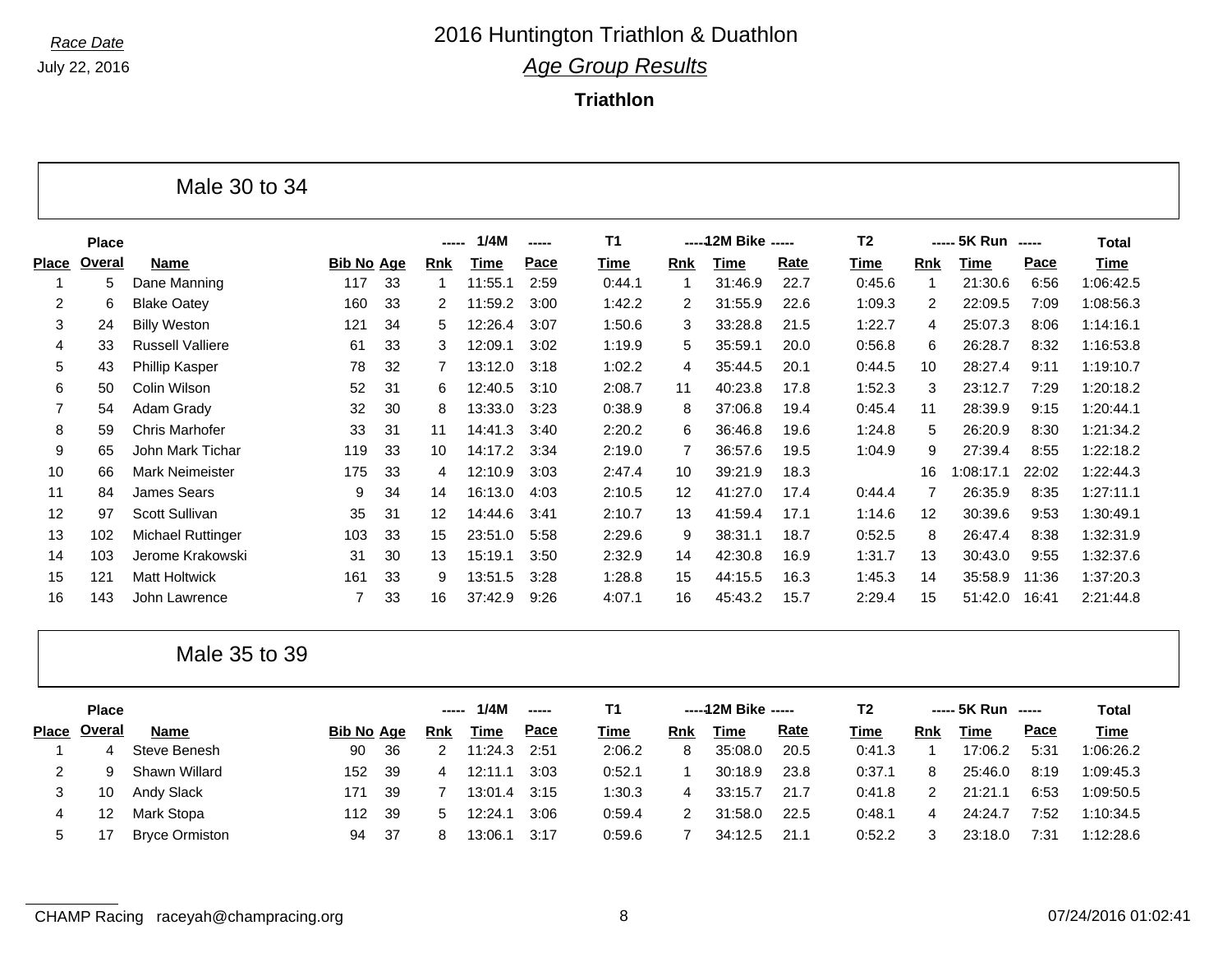**Triathlon**

|              |              | Male 35 to 39       |                   |    |            |         |       |        |                   |                      |      |                |                   |                    |       |           |
|--------------|--------------|---------------------|-------------------|----|------------|---------|-------|--------|-------------------|----------------------|------|----------------|-------------------|--------------------|-------|-----------|
|              | <b>Place</b> |                     |                   |    |            | 1/4M    | ----- | Τ1     |                   | ----- 12M Bike ----- |      | T <sub>2</sub> |                   | ----- 5K Run ----- |       | Total     |
| <b>Place</b> | Overal       | <b>Name</b>         | <b>Bib No Age</b> |    | <b>Rnk</b> | Time    | Pace  | Time   | Rnk               | Time                 | Rate | Time           | <b>Rnk</b>        | Time               | Pace  | Time      |
| 6            | 19           | Mike Moorer         | 208               | 39 | 3.         | 12:01.3 | 3:00  | 1:30.6 | 3                 | 33:11.4              | 21.7 | 0:39.4         |                   | 25:28.5            | 8:13  | 1:12:51.4 |
|              | 22           | Dan Spirka          | 95                | 38 | 9          | 13:10.5 | 3:18  | 1:13.8 | 5                 | 33:48.6              | 21.3 | 0:41.6         | 5.                | 24:53.3            | 8:02  | 1:13:48.1 |
| 8            | 29           | Luke Steinakcker    | 140               | 38 | 6.         | 12:27.4 | 3:07  | 1:52.4 | 6                 | 34:01.8              | 21.2 | 1:11.2         | 10                | 26:07.8            | 8:25  | 1:15:40.8 |
| 9            | 48           | Matt Raplenovich    | 88                | 35 | 13         | 14:53.7 | 3:43  | 1:08.7 | 9                 | 35:19.2              | 20.4 | 0:47.7         | $12 \overline{ }$ | 27:49.5            | 8:58  | 1:19:59.0 |
| 10           | 51           | Sergio Nunez        | 81                | 39 | 11         | 14:10.9 | 3:33  | 1:36.2 | 11                | 37:03.2              | 19.4 | 1:17.2         | 11                | 26:26.0            | 8:32  | 1:20:33.6 |
| 11           | 55           | <b>Chris Stone</b>  | 70                | 37 | 14         | 16:03.1 | 4:01  | 2:04.5 | 10                | 35:59.6              | 20.0 | 1:32.4         | 6                 | 25:17.6            | 8:09  | 1:20:57.3 |
| 12           | 67           | Andy Francis        | 23                | 36 | 10         | 14:09.4 | 3:32  | 1:20.4 | $12 \overline{ }$ | 38:35.7              | 18.7 | 0:38.4         | 13                | 28:20.2            | 9:08  | 1:23:04.4 |
| 13           | 71           | Chad VanCure        | 22                | 35 |            | 10:48.1 | 2:42  | 1:59.7 | 16                | 41:48.2              | 17.2 | 0:47.0         | 14                | 28:25.2            | 9:10  | 1:23:48.3 |
| 14           | 90           | Mark Thompson       | 59                | 35 | 15         | 16:05.9 | 4:01  | 1:49.8 | 13                | 38:52.0              | 18.5 | 1:07.8         | 15                | 31:46.6            | 10:15 | 1:29:42.3 |
| 15           | 93           | Ryan Neumeyer       | 75                | 38 | 16         | 19:40.7 | 4:55  | 2:40.1 | 15                | 41:16.0              | 17.4 | 0:35.8         | 9                 | 25:56.9            | 8:22  | 1:30:09.6 |
| 16           | 125          | <b>Chris Clymer</b> | 50                | 36 | 12         | 14:45.5 | 3:41  | 3:33.7 | 14                | 40:15.2              | 17.9 | 2:56.3         | 16                | 38:47.7            | 12:31 | 1:40:18.5 |

Male 40 to 44

|       | <b>Place</b> |                         |                   |     | ----- | 1/4M    |      | <b>T1</b> |              | ----- 12M Bike ----- |      | T <sub>2</sub> |                | ----- 5K Run | ------ | Total     |
|-------|--------------|-------------------------|-------------------|-----|-------|---------|------|-----------|--------------|----------------------|------|----------------|----------------|--------------|--------|-----------|
| Place | Overal       | <b>Name</b>             | <b>Bib No Age</b> |     | Rnk   | Time    | Pace | Time      | <b>Rnk</b>   | Time                 | Rate | Time           | Rnk            | Time         | Pace   | Time      |
|       | 14           | Josiah Poore            | 85                | -42 | 5.    | 13:25.8 | 3:21 | 1:03.9    | 3            | 32:54.4              | 21.9 | 0:51.2         | 5              | 23:22.7      | 7:32   | 1:11:38.2 |
|       | 16           | <b>Bob Carney</b>       | 84                | 43  | 3     | 12:49.8 | 3:12 | 1:12.3    | $\mathbf{2}$ | 32:11.5              | 22.4 | 0:59.4         |                | 24:56.5      | 8:03   | 1:12:09.7 |
| 3     | 20           | <b>Steve Pesarchick</b> | 69                | 42  | 4     | 13:19.0 | 3:20 | 2:20.2    | 6            | 34:11.4              | 21.1 | 0:51.4         | $\overline{2}$ | 22:31.1      | 7:16   | 1:13:13.2 |
| 4     | 25           | Scott Buchanan          | 178               | 44  |       | 12:41.7 | 3:10 | 1:58.3    | 11           | 37:18.2              | 19.3 | 1:21.0         |                | 21:37.0      | 6:58   | 1:14:56.3 |
| 5     | 30           | John Kappus             | 138               | -41 | 9     | 14:37.8 | 3:39 | 1:29.3    | 4            | 33:31.8              | 21.5 | 0:57.6         | 8              | 25:13.9      | 8:08   | 1:15:50.6 |
| 6     | 37           | Jon Demko               | 19                | -41 |       | 14:30.3 | 3:38 | 1:14.0    | 5            | 34:04.7              | 21.1 | 0:51.6         | 10             | 26:56.8      | 8:41   | 1:17:37.6 |
|       | 44           | <b>Justin Soltesz</b>   | 77                | -41 | 8     | 14:33.1 | 3:38 | 1:12.8    | 8            | 36:14.6              | 19.9 | 0:40.1         | 9              | 26:35.0      | 8:35   | 1:19:15.7 |
| 8     | 45           | Ken Davenport           | 36                | 42  | 6     | 13:29.6 | 3:22 | 1:26.2    | 9            | 36:29.3              | 19.7 | 0:58.3         | 11             | 26:57.7      | 8:42   | 1:19:21.3 |
| 9     | 63           | <b>Blacque Clement</b>  | 145               | 43  | 16    | 16:39.2 | 4:10 | 1:14.2    | 13           | 40:15.2              | 17.9 | 0:38.5         | 4              | 23:20.7      | 7:32   | 1:22:07.9 |
| 10    | 64           | Jim Herrmann            | 76                | -41 | 17    | 19:31.5 | 4:53 | 0:47.8    | 12           | 37:30.4              | 19.2 | 1:16.1         | 3              | 23:09.1      | 7:28   | 1:22:15.1 |
|       |              |                         |                   |     |       |         |      |           |              |                      |      |                |                |              |        |           |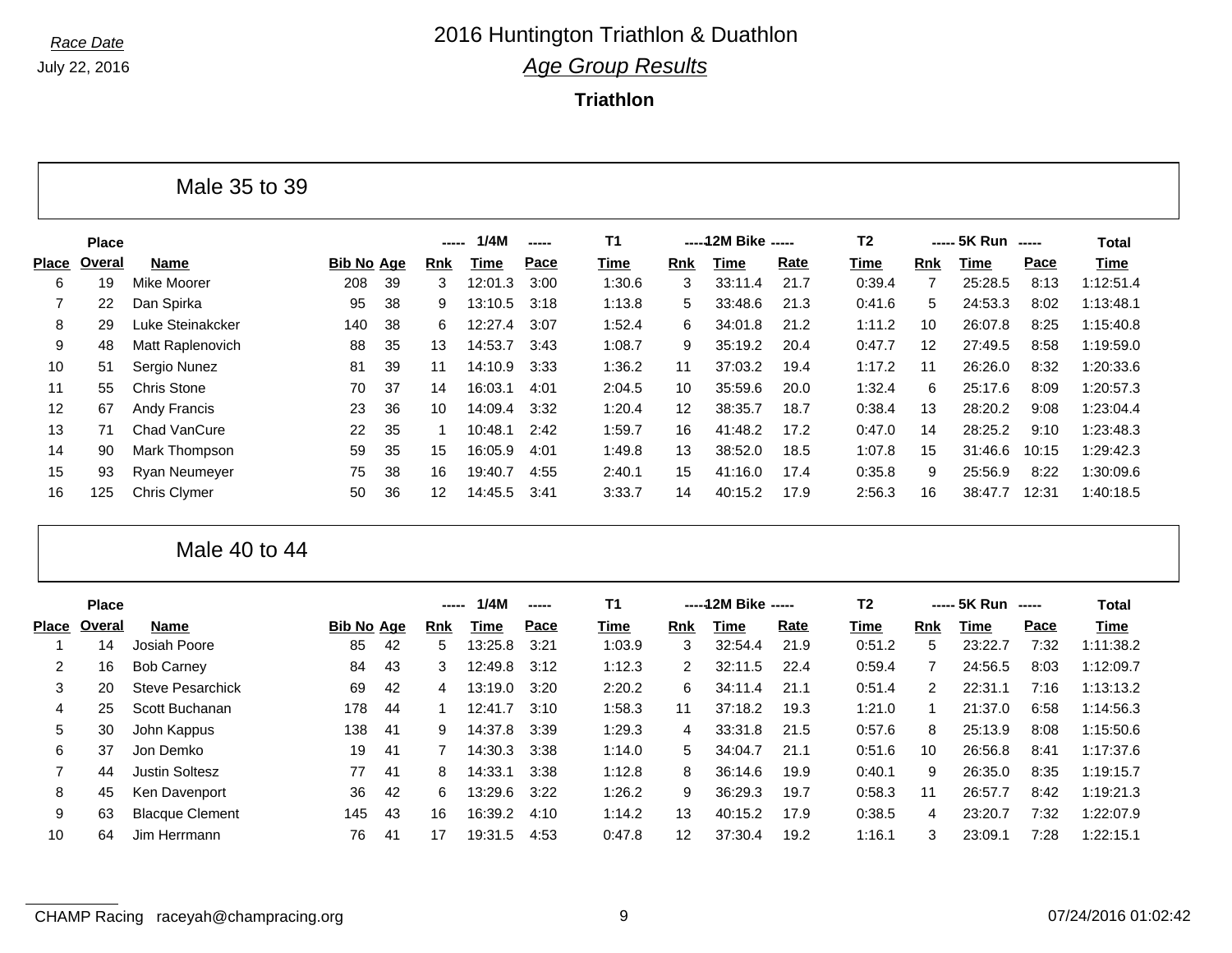**Triathlon**

|                   |              | Male 40 to 44           |                   |    |               |         |      |        |            |                     |      |                |                   |                    |       |           |  |
|-------------------|--------------|-------------------------|-------------------|----|---------------|---------|------|--------|------------|---------------------|------|----------------|-------------------|--------------------|-------|-----------|--|
|                   | <b>Place</b> |                         |                   |    |               | 1/4M    |      | T1     |            | -----12M Bike ----- |      | T <sub>2</sub> |                   | ----- 5K Run ----- |       | Total     |  |
| <b>Place</b>      | Overal       | Name                    | <b>Bib No Age</b> |    | <b>Rnk</b>    | Time    | Pace | Time   | <b>Rnk</b> | Time                | Rate | Time           | <b>Rnk</b>        | Time               | Pace  | Time      |  |
| 11                | 68           | Joshua Melda            | 83                | 42 | 14            | 16:21.9 | 4:05 | 1:36.2 |            | 11:30.7             | 62.6 |                | 19                | 53:56.1            | 17:24 | 1:23:08.0 |  |
| $12 \overline{ }$ | 69           | Michael Shea            | 114               | 40 | 12            | 16:12.8 | 4:03 | 0:58.8 | 14         | 40:44.0             | 17.7 | 0:45.4         | 6                 | 24:32.4            | 7:55  | 1:23:13.6 |  |
| 13                | 78           | <b>Brian Carruthers</b> | 62                | 41 | 10            | 14:52.0 | 3:43 | 1:24.1 | 10         | 36:48.6             | 19.6 | 1:34.7         | 14                | 31:01.3            | 10:00 | 1:25:40.9 |  |
| 14                | 91           | <b>Chad Smallwood</b>   | 99                | 44 | $\mathcal{P}$ | 12:44.7 | 3:11 | 2:07.5 | 17         | 43:48.6             | 16.4 | 0:35.4         | 13                | 30:30.4            | 9:50  | 1:29:46.8 |  |
| 15                | 100          | Mike Daso               | 158               | 42 | 15            | 16:34.7 | 4:09 | 1:11.6 | 16         | 42:02.1             | 17.1 | 1:50.8         | $12 \overline{ }$ | 30:15.0            | 9:45  | 1:31:54.4 |  |
| 16                | 108          | <b>Mike Eldred</b>      | 65                | 42 | 13            | 16:14.3 | 4:04 | 3:07.9 | 7          | 35:43.5             | 20.2 | 1:59.8         | 16                | 36:24.4 11:45      |       | 1:33:30.0 |  |
| 17                | 123          | Kris Bussard            | 159               | 43 | 19            | 20:26.9 | 5:07 | 2:20.2 | 15         | 41:01.8             | 17.6 | 1:42.5         | 15                | 34:24.3            | 11:06 | 1:39:55.9 |  |
| 18                | 133          | Joe Matt                | 154               | 40 | 18            | 19:50.0 | 4:58 | 3:09.1 | 18         | 45:17.3             | 15.9 | 1:13.2         | 17                | 39:33.3            | 12:45 | 1:49:03.2 |  |
| 19                | 138          | Glenn Turpin            | 148               | 43 | 11            | 15:11.1 | 3:48 | 3:12.5 | 19         | 53:24.5             | 13.5 | 1:49.2         | 18                | 43:57.6            | 14:11 | 1:57:35.1 |  |

Male 45 to 49

|       | <b>Place</b> |                       |                   |    | -----           | 1/4M                    | ----- | T <sub>1</sub> |              | -----12M Bike ----- |      | T <sub>2</sub> |            | ----- 5K Run ----- |       | Total     |
|-------|--------------|-----------------------|-------------------|----|-----------------|-------------------------|-------|----------------|--------------|---------------------|------|----------------|------------|--------------------|-------|-----------|
| Place | Overal       | Name                  | <b>Bib No Age</b> |    | <b>Rnk</b>      | Time                    | Pace  | Time           | <b>Rnk</b>   | Time                | Rate | Time           | <b>Rnk</b> | Time               | Pace  | Time      |
|       | 8            | Joe Bush              | 123               | 45 | 2               | 11:06.9                 | 2:47  | 0:53.9         |              | 31:41.7             | 22.7 | 0:53.1         | 4          | 25:01.8            | 8:04  | 1:09:37.6 |
| 2     | 11           | Tom Lundin            | 110               | 47 | 4               | 12:28.8                 | 3:07  | 1:58.9         | $\mathbf{2}$ | 33:25.6             | 21.5 | 1:04.2         |            | 21:27.9            | 6:55  | 1:10:25.6 |
| 3     | 18           | Todd Jaros            | 108               | 48 | 8               | 13:14.9                 | 3:19  | 1:19.6         | 4            | 33:39.0             | 21.4 | 0:52.9         | 3          | 23:41.1            | 7:38  | 1:12:47.7 |
| 4     | 23           | Jeff Jerdonek         | 8                 | 45 | 6               | 13:08.6                 | 3:17  | 1:28.7         |              | 35:09.0             | 20.5 | 0:57.4         | 2          | 23:21.2            | 7:32  | 1:14:05.1 |
| 5     | 26           | Chuck Willey          | 56                | 48 |                 | 10:34.9                 | 2:39  | 2:30.3         | 5            | 34:03.1             | 21.1 | 1:58.9         | 5          | 25:50.9            | 8:20  | 1:14:58.3 |
| 6     | 31           | Kyle Amsdell          | 174               | 45 | 9               | 13:45.9                 | 3:26  | 0:44.0         | 3            | 33:26.5             | 21.5 | 0:33.1         | 8          | 27:26.2            | 8:51  | 1:15:55.9 |
| 7     | 39           | <b>Chris Saine</b>    | 107               | 48 |                 | 13:11<br>$\overline{7}$ | 3:18  | 1:24.2         | 6            | 34:55.9             | 20.6 | 0:56.2         | 7          | 27:16.4            | 8:48  | 1:17:44.5 |
| 8     | 83           | John Pianca           |                   | 47 | 11              | 16:51.1                 | 4:13  | 2:50.0         | 9            | 39:02.2             | 18.4 | 1:11.3         | 6          | 27:09.1            | 8:45  | 1:27:03.8 |
| 9     | 88           | Ken Johnson           | 150               | 47 | 10              | 16:01.6                 | 4:00  | 2:20.2         | 8            | 35:17.5             | 20.4 | 1:20.0         | 10         | 34:16.6            | 11:03 | 1:29:16.1 |
| 10    | 94           | <b>Michael Fisher</b> | 118               | 47 | 12 <sup>2</sup> | 18:41.5                 | 4:40  | 3:02.0         | 10           | 40:26.1             | 17.8 | 0:40.2         | 9          | 27:31.4            | 8:53  | 1:30:21.4 |
| 11    | 106          | Kevin O'Toole         | 105               | 45 | 5               | 13:04.0                 | 3:16  | 1:31.9         | 12           | 41:36.2             | 17.3 | 0:57.0         | 11         | 35:58.8            | 11:36 | 1:33:08.2 |
| 12    | 130          | Tim Walsh             | 101               | 47 | 14              | 40:06.0 10:02           |       |                |              |                     |      |                | 13         | 1:04:06.5          | 4:15  | 1:42:58.0 |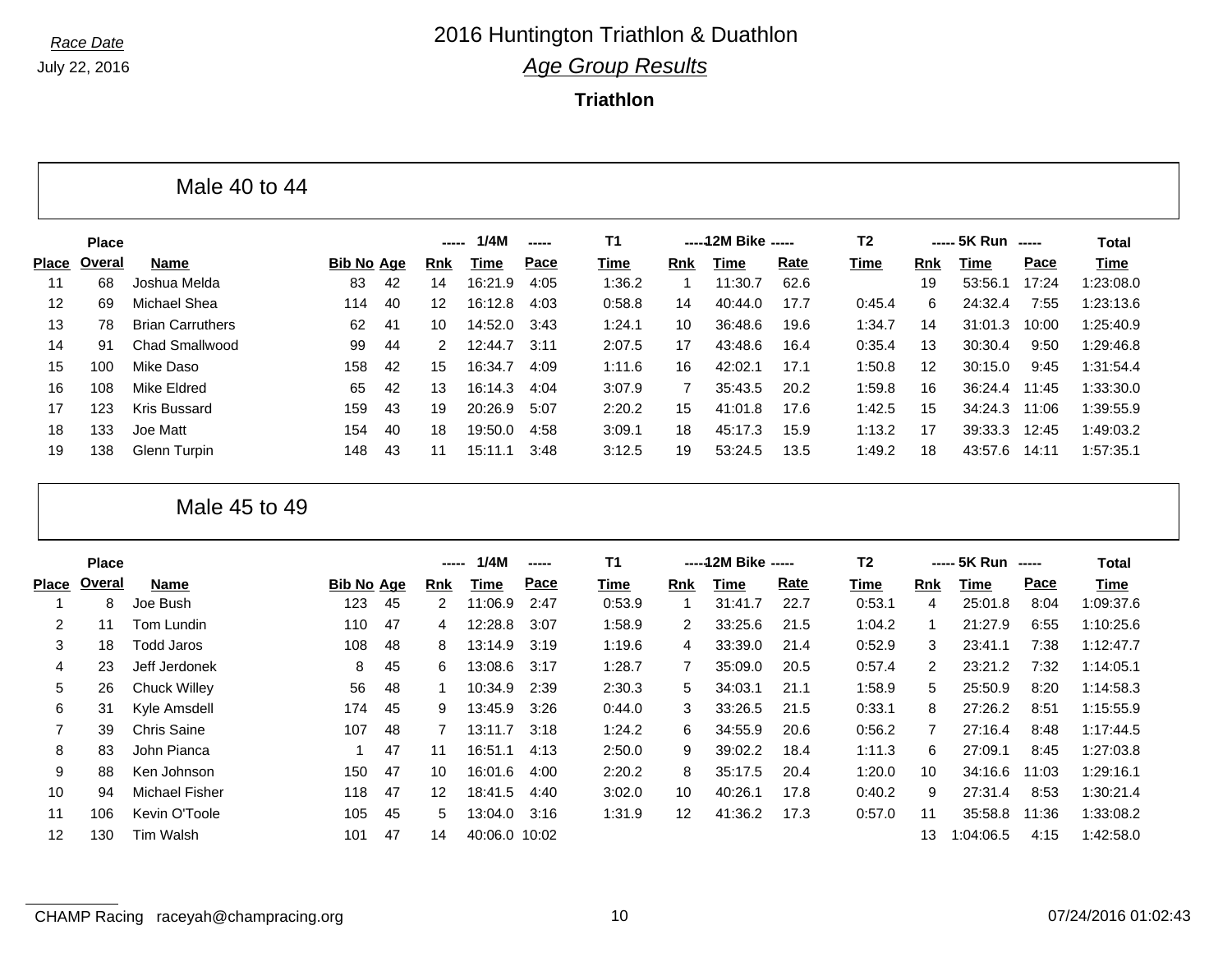# *Race Date* 2016 Huntington Triathlon & Duathlon

*Age Group Results*

|                    |               | Male 45 to 49               |                        |    |                  |                        |               |                       |                |                        |              |                       |                |                        |               |                          |
|--------------------|---------------|-----------------------------|------------------------|----|------------------|------------------------|---------------|-----------------------|----------------|------------------------|--------------|-----------------------|----------------|------------------------|---------------|--------------------------|
|                    | <b>Place</b>  |                             |                        |    |                  | 1/4M                   | $\frac{1}{2}$ | <b>T1</b>             |                | ----- 12M Bike -----   |              | T <sub>2</sub>        |                | ----- 5K Run -----     |               | <b>Total</b>             |
| <b>Place</b><br>13 | Overal<br>131 | <b>Name</b><br>Doug Bartman | <b>Bib No Age</b><br>2 | 49 | <b>Rnk</b><br>13 | <b>Time</b><br>19:05.1 | Pace<br>4:46  | <b>Time</b><br>2:39.7 | Rnk<br>11      | <b>Time</b><br>41:17.2 | Rate<br>17.4 | <b>Time</b><br>3:20.1 | Rnk<br>12      | <b>Time</b><br>38:51.6 | Pace<br>12:32 | <b>Time</b><br>1:45:13.9 |
|                    |               |                             |                        |    |                  |                        |               |                       |                |                        |              |                       |                |                        |               |                          |
|                    |               | Male 50 to 54               |                        |    |                  |                        |               |                       |                |                        |              |                       |                |                        |               |                          |
|                    | <b>Place</b>  |                             |                        |    | $\frac{1}{2}$    | 1/4M                   | -----         | <b>T1</b>             |                | ----- 12M Bike -----   |              | T <sub>2</sub>        |                | ----- 5K Run -----     |               | <b>Total</b>             |
| <b>Place</b>       | Overal        | <b>Name</b>                 | <b>Bib No Age</b>      |    | <b>Rnk</b>       | <b>Time</b>            | Pace          | <b>Time</b>           | Rnk            | <b>Time</b>            | Rate         | <b>Time</b>           | Rnk            | <b>Time</b>            | Pace          | <b>Time</b>              |
| 1                  | 42            | John Lanson                 | 18                     | 52 | $\mathbf{1}$     | 12:49.5                | 3:12          | 1:26.7                | $\mathbf{1}$   | 34:04.8                | 21.1         | 0:53.3                | 6              | 29:17.4                | 9:27          | 1:18:31.9                |
| $\overline{2}$     | 49            | Tom Lopez                   | 11                     | 51 | 3                | 14:46.5                | 3:42          | 1:01.1                | 2              | 34:46.4                | 20.7         | 0:43.7                | 5              | 28:48.8                | 9:17          | 1:20:06.8                |
| 3                  | 52            | Larry McSweeney             | 157                    | 53 | 8                | 17:47.7                | 4:27          | 1:09.2                | 4              | 34:59.9                | 20.6         | 1:07.9                | 2              | 25:32.6                | 8:14          | 1:20:37.6                |
| 4                  | 53            | Jeff Hastings               | 97                     | 50 | 4                | 15:19.3                | 3:50          | 2:09.8                | 6              | 36:55.5                | 19.5         | 1:11.9                | $\mathbf 1$    | 25:06.9                | 8:06          | 1:20:43.6                |
| 5                  | 62            | <b>Matthew Brinn</b>        | 170                    | 50 | 5                | 15:28.9                | 3:52          | 2:09.8                | 5              | 36:50.3                | 19.5         | 1:13.5                | 3              | 26:21.3                | 8:30          | 1:22:04.1                |
| 6                  | 99            | David Adams                 | 79                     | 53 | 2                | 14:07.2                | 3:32          | 2:23.9                | 9              | 46:14.2                | 15.6         | 0:41.8                | $\overline{4}$ | 27:48.8                | 8:58          | 1:31:16.1                |
| $\overline{7}$     | 107           | <b>Christopher Bauer</b>    | 141                    | 52 | $\overline{7}$   | 16:58.5                | 4:15          | 2:40.3                | 3              | 34:57.5                | 20.6         | 1:10.2                | 8              | 37:38.4                | 12:08         | 1:33:25.1                |
| 8                  | 119           | <b>Chris Broadbent</b>      | 29                     | 54 | 6                | 16:42.3                | 4:11          | 2:26.3                | $\overline{7}$ | 38:17.0                | 18.8         | 0:42.4                | 9              | 38:34.0                | 12:26         | 1:36:42.2                |
| 9                  | 126           | John Forbes                 | 37                     | 54 | 9                | 20:04.1                | 5:01          | 4:52.4                | 8              | 42:40.8                | 16.9         | 1:42.2                | $\overline{7}$ | 31:10.3                | 10:03         | 1:40:30.0                |
|                    |               | Male 55 to 59               |                        |    |                  |                        |               |                       |                |                        |              |                       |                |                        |               |                          |
|                    | <b>Place</b>  |                             |                        |    | -----            | 1/4M                   | $-$           | T1                    |                | ----- 12M Bike -----   |              | T <sub>2</sub>        |                | ----- 5K Run -----     |               | <b>Total</b>             |
| <b>Place</b>       | <b>Overal</b> | <b>Name</b>                 | <b>Bib No Age</b>      |    | <b>Rnk</b>       | <b>Time</b>            | Pace          | <b>Time</b>           | Rnk            | <b>Time</b>            | <b>Rate</b>  | Time                  | Rnk            | <b>Time</b>            | Pace          | <b>Time</b>              |
| -1                 | 38            | <b>Brian Maloney</b>        | 116                    | 55 | 4                | 14:23.6                | 3:36          | 1:12.1                | $\overline{2}$ | 37:17.3                | 19.3         | 1:03.2                | $\mathbf 1$    | 23:47.2                | 7:40          | 1:17:43.6                |
| $\overline{c}$     | 47            | Jon Salem                   | 74                     | 56 | 2                | 13:07.8                | 3:17          | 2:04.7                | 3              | 37:59.5                | 19.0         | 1:32.5                | 2              | 24:56.0                | 8:03          | 1:19:40.7                |
| 3                  | 74            | <b>Mike Darr</b>            | 147                    | 58 | 5                | 15:29.5                | 3:52          | 2:01.6                | $\mathbf{1}$   | 35:17.7                | 20.4         | 0:55.2                | 5              | 30:38.5                | 9:53          | 1:24:22.7                |
| 4                  | 79            | Dan Kovijanich              | 169                    | 57 | 3                | 14:14.5                | 3:34          | 2:41.5                | 7              | 40:50.9                | 17.6         | 1:16.4                | 3              | 26:57.1                | 8:42          | 1:26:00.6                |
| 5                  | 95            | <b>Rick Lisum</b>           | 67                     | 59 | 6                | 16:02.1                | 4:01          | 3:14.0                | 8              | 41:26.9                | 17.4         | 1:37.9                | $\overline{4}$ | 28:17.0                | 9:07          | 1:30:38.1                |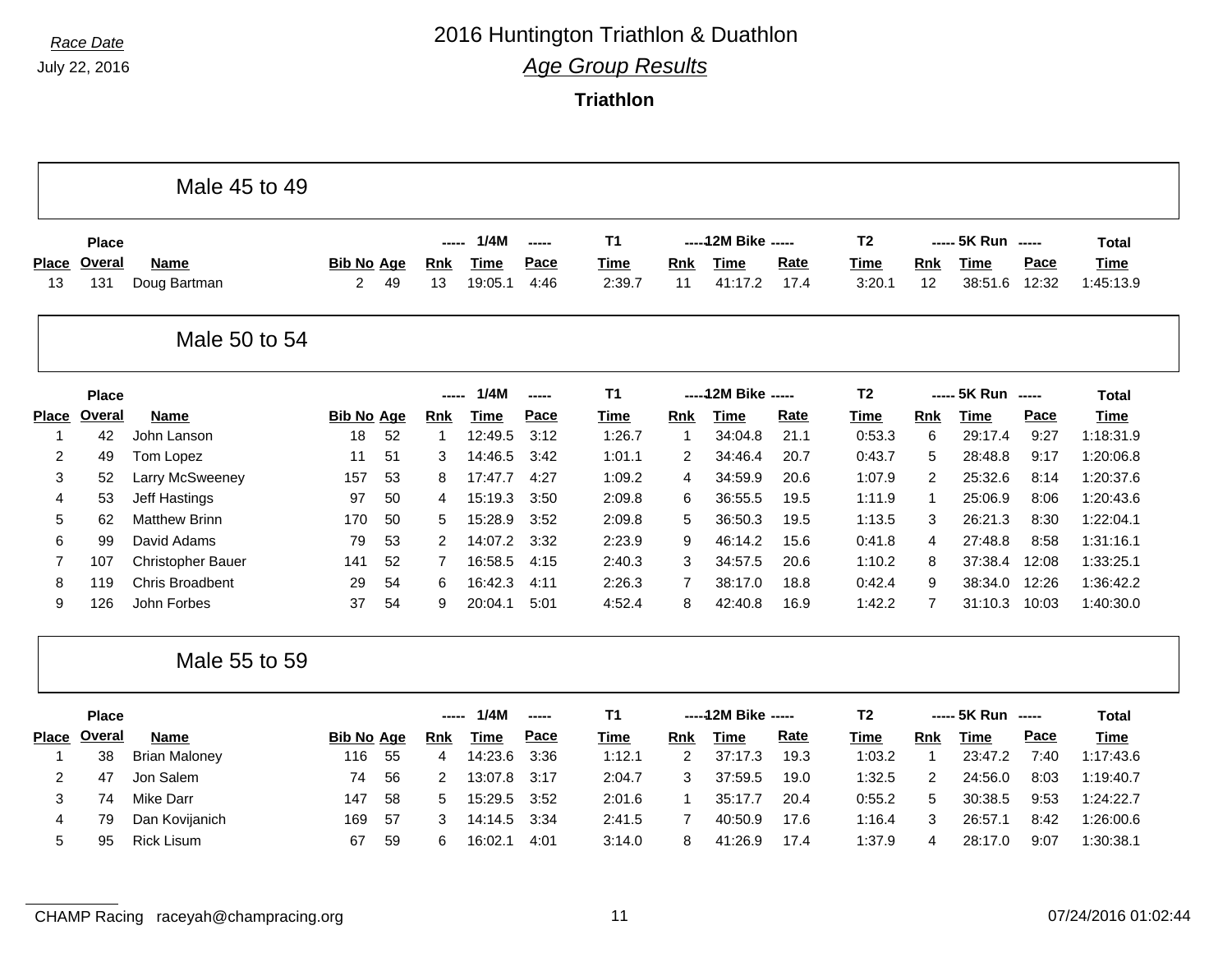F

# *Race Date* 2016 Huntington Triathlon & Duathlon *Age Group Results*

**Triathlon**

|                   |               | Male 55 to 59         |                   |    |            |             |       |                |                |                      |      |                |                |                    |       |              |
|-------------------|---------------|-----------------------|-------------------|----|------------|-------------|-------|----------------|----------------|----------------------|------|----------------|----------------|--------------------|-------|--------------|
|                   | <b>Place</b>  |                       |                   |    | -----      | 1/4M        | ----- | T <sub>1</sub> |                | ----- 12M Bike ----- |      | T <sub>2</sub> |                | ----- 5K Run ----- |       | Total        |
| <b>Place</b>      | Overal        | Name                  | <b>Bib No Age</b> |    | <u>Rnk</u> | <b>Time</b> | Pace  | Time           | <b>Rnk</b>     | Time                 | Rate | <b>Time</b>    | Rnk            | <b>Time</b>        | Pace  | <b>Time</b>  |
| 6                 | 96            | Peter Gierosky        | 47                | 57 | 8          | 17:32.6     | 4:23  | 2:46.3         | 4              | 38:34.0              | 18.7 | 0:46.8         | 6              | 31:06.0            | 10:02 | 1:30:45.9    |
| $\overline{7}$    | 104           | <b>Rick Manella</b>   | 44                | 57 | -1         | 11:07.3     | 2:47  | 2:35.6         | 6              | 40:24.4              | 17.8 | 1:26.1         | $\overline{7}$ | 37:08.7            | 11:59 | 1:32:42.3    |
| 8                 | 124           | Dennis Shutvay        | 63                | 58 | 7          | 17:08.8     | 4:17  | 2:15.9         | 5              | 38:54.9              | 18.5 | 1:01.9         | 9              | 40:38.1            | 13:06 | 1:39:59.9    |
| 9                 | 134           | David Koch            | 176               | 57 | 9          | 20:22.6     | 5:06  | 3:58.9         | 9              | 44:17.2              | 16.3 | 2:49.3         | 8              | 37:54.9            | 12:14 | 1:49:23.1    |
|                   |               | Male 60 to 64         |                   |    |            |             |       |                |                |                      |      |                |                |                    |       |              |
|                   |               |                       |                   |    |            |             |       |                |                |                      |      |                |                |                    |       |              |
|                   | <b>Place</b>  |                       |                   |    | -----      | 1/4M        | ----- | T <sub>1</sub> |                | ----- 12M Bike ----- |      | T <sub>2</sub> |                | ----- 5K Run ----- |       | <b>Total</b> |
|                   | <b>Overal</b> | <b>Name</b>           | <b>Bib No Age</b> |    | <u>Rnk</u> | <b>Time</b> | Pace  | Time           | <b>Rnk</b>     | Time                 | Rate | <b>Time</b>    | Rnk            | <b>Time</b>        | Pace  | <b>Time</b>  |
| -1                | 15            | John Daley            | 98                | 60 | 2          | 12:39.8     | 3:10  | 0:57.6         |                | 33:20.1              | 21.6 | 0:47.9         | -1             | 24:17.3            | 7:50  | 1:12:02.9    |
| 2                 | 60            | Joseph Fink           | 80                | 63 | 3          | 13:51.1     | 3:28  | 2:11.5         | 3              | 38:14.2              | 18.8 | 1:12.7         | 2              | 26:15.9            | 8:28  | 1:21:45.6    |
| 3                 | 61            | David Marburger       | 15                | 61 | -1         | 11:44.6     | 2:56  | 1:57.1         | $\overline{2}$ | 36:35.7              | 19.7 | 1:10.4         | 3              | 30:30.4            | 9:50  | 1:21:58.5    |
| 4                 | 109           | Henry Windle          | 144               | 63 | 6          | 19:34.4     | 4:54  | 1:49.9         | 6              | 39:55.2              | 18.0 | 1:22.0         | 4              | 30:48.6            | 9:56  | 1:33:30.2    |
| <b>Place</b><br>5 | 110           | Jeffrey Tuneberg      | 55                | 63 | 4          | 17:00.1     | 4:15  | 2:12.6         | 5              | 39:03.6              | 18.4 | 1:00.2         | 5              | 34:57.5            | 11:16 | 1:34:14.2    |
| 6                 | 122           | <b>Brien Shanahan</b> | 96                | 62 | 5          | 18:33.8     | 4:38  | 1:59.5         | 4              | 38:16.8              | 18.8 | 1:24.2         | 6              | 39:00.9            | 12:35 | 1:39:15.6    |

| <b>Place</b> |                    |                   |     | ----- | 1/4M    | $\begin{array}{ccc}\n\text{---} & \text{---} & \text{---} & \text{---} \\ \text{---} & \text{---} & \text{---} & \text{---} & \text{---} & \text{---} & \text{---} \\ \text{---} & \text{---} & \text{---} & \text{---} & \text{---} & \text{---} & \text{---} & \text{---} & \text{---} \\ \text{---} & \text{---} & \text{---} & \text{---} & \text{---} & \text{---} & \text{---} & \text{---} & \text{---} & \text{---} & \text{---} & \text{---} & \text{---} & \text{---} & \text{---} & \text$ |             |     | -----12M Bike ----- |             |        |     | ----- 5K Run ----- |             | <b>Total</b> |
|--------------|--------------------|-------------------|-----|-------|---------|-------------------------------------------------------------------------------------------------------------------------------------------------------------------------------------------------------------------------------------------------------------------------------------------------------------------------------------------------------------------------------------------------------------------------------------------------------------------------------------------------------|-------------|-----|---------------------|-------------|--------|-----|--------------------|-------------|--------------|
| Place Overal | <b>Name</b>        | <b>Bib No Age</b> |     | Rnk   | Time    | Pace                                                                                                                                                                                                                                                                                                                                                                                                                                                                                                  | <b>Time</b> | Rnk | Time                | <b>Rate</b> | Time   | Rnk | Time               | <b>Pace</b> | <u>Time</u>  |
| 111          | James Krumwiede    | 165               | -66 |       | 18:55.7 | 4:44                                                                                                                                                                                                                                                                                                                                                                                                                                                                                                  | 1:47.7      |     | 39:18.6             | 18.3        | 1:27.1 |     | 32:59.1            | 10:38       | 1:34:27.7    |
| 114          | <b>Bill Lowerv</b> | 39                | 66  |       | 16:45.8 | 4:11                                                                                                                                                                                                                                                                                                                                                                                                                                                                                                  | 2:15.6      |     | 37:55.              | 19.0        | :29.9  |     | 36:49.0            | 11:53       | 1:35:15.7    |

٦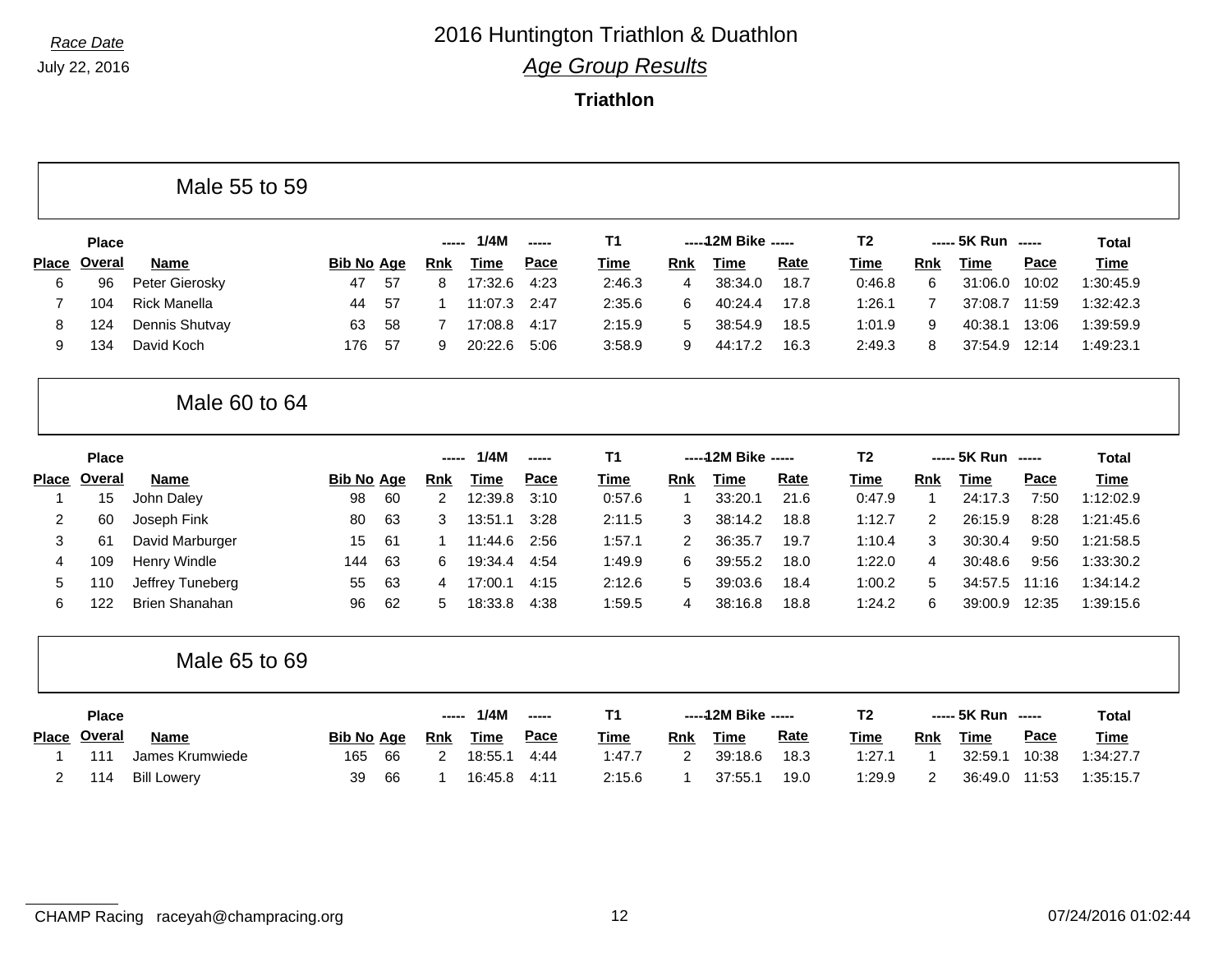**Triathlon CLY**

|       |              | Male 99 and Under  |                   |      |     |         |               |             |            |                     |             |             |     |                    |             |              |
|-------|--------------|--------------------|-------------------|------|-----|---------|---------------|-------------|------------|---------------------|-------------|-------------|-----|--------------------|-------------|--------------|
|       | <b>Place</b> |                    |                   |      |     | 1/4M    | $\frac{1}{2}$ | T1          |            | -----12M Bike ----- |             | T2          |     | ----- 5K Run ----- |             | <b>Total</b> |
| Place | Overal       | <b>Name</b>        | <b>Bib No Age</b> |      | Rnk | Time    | <u>Pace</u>   | <b>Time</b> | <b>Rnk</b> | Time                | <b>Rate</b> | <u>Time</u> | Rnk | Time               | <b>Pace</b> | <u>Time</u>  |
|       |              | Henry Patterson JR | 149               | -41  |     | 15:21.1 | 3:50          | 0:46.9      |            | 36:50.1             | 19.5        | 0:43.0      |     | 22:25.5            | 7:14        | 1:16:06.7    |
| 2     |              | <b>Bob Schmidt</b> | 202               | - 61 | 2   | 15:38.5 | 3:55          | 0:38.1      | 2          | 38:32.5             | 18.7        | 1:42.4      |     | 34:50.9            | 11:14       | 1:31:22.6    |
|       |              | Gary Noe           | 17                | 33   | 3   | 20:23.3 | 5:06          | 4:18.0      |            | 48:10.7             | 14.9        | 1:40.7      |     | 39:39.3            | 12:47       | 1:54:12.2    |

CHAMP Racing raceyah@champracing.org 13 07/24/2016 01:02:45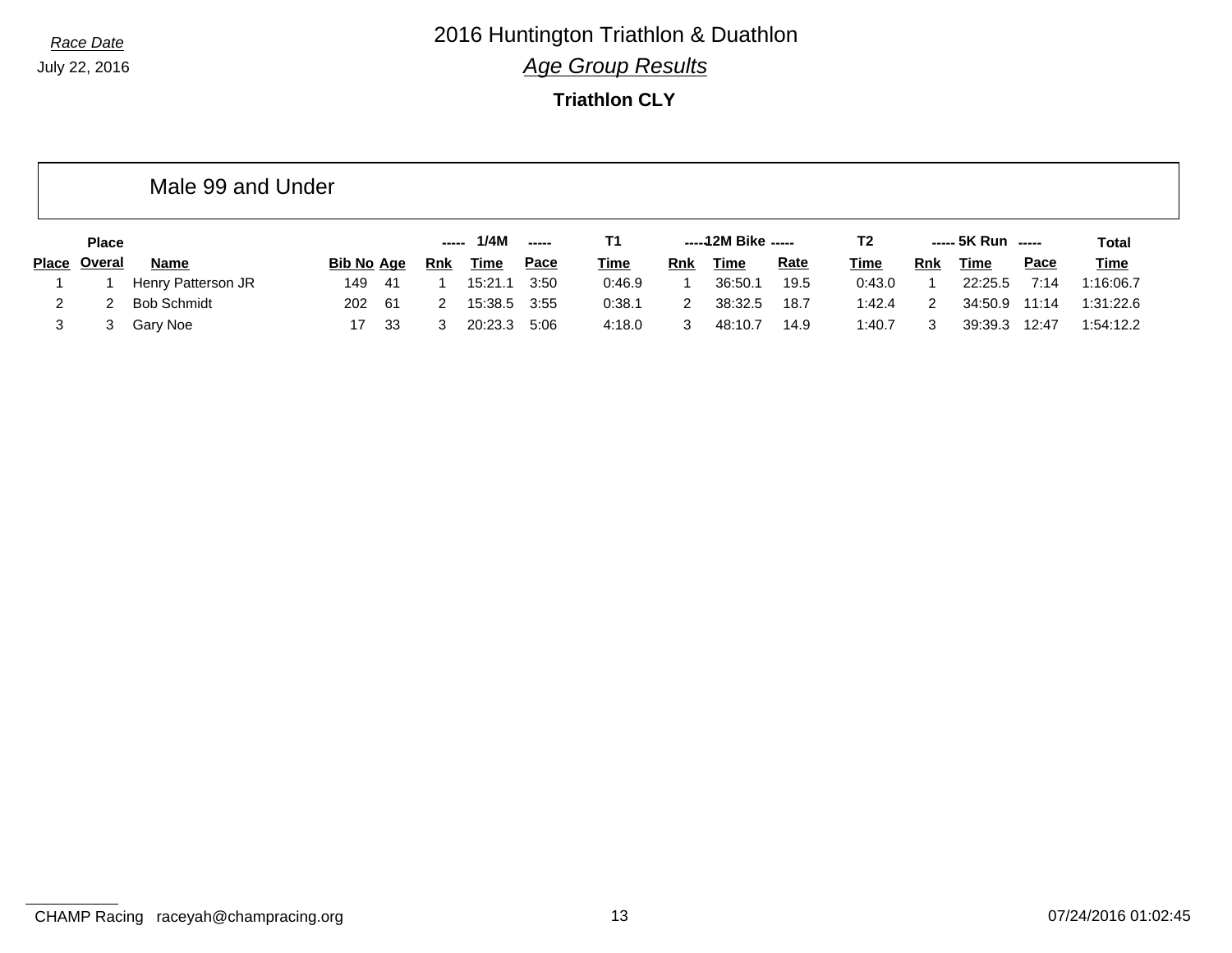*Race Date* 2016 Huntington Triathlon & Duathlon *Age Group Results*

#### **Triathlon ATHENA**

|       |              | Female 99 and Under    |             |     |             |             |             |     |                     |             |                |     |                    |             |              |
|-------|--------------|------------------------|-------------|-----|-------------|-------------|-------------|-----|---------------------|-------------|----------------|-----|--------------------|-------------|--------------|
|       | <b>Place</b> |                        |             |     | 1/4M        | ------      | Τ1          |     | $---12M$ Bike $---$ |             | T <sub>2</sub> |     | ----- 5K Run ----- |             | <b>Total</b> |
| Place | Overal       | <b>Name</b>            | Bib No Age  | Rnk | <b>Time</b> | <u>Pace</u> | <b>Time</b> | Rnk | <b>Time</b>         | <b>Rate</b> | Time           | Rnk | <u>Time</u>        | <b>Pace</b> | <b>Time</b>  |
|       |              | Marta De Leon          | 115<br>-44  |     | 20:22.2     | 5:06        | 1:49.4      |     | 45:28.8             | 15.8        | 0:44.4         |     | 37:36.0            | 12:08       | 1:46:00.8    |
|       |              | <b>Bridget Perkins</b> | - 30<br>120 |     | 17:12.1     | 4:18        | 3:35.7      |     | 50:38.2             | 14.2        | 3:40.3         |     | 52:04.6            | 16:48       | 2:07:10.9    |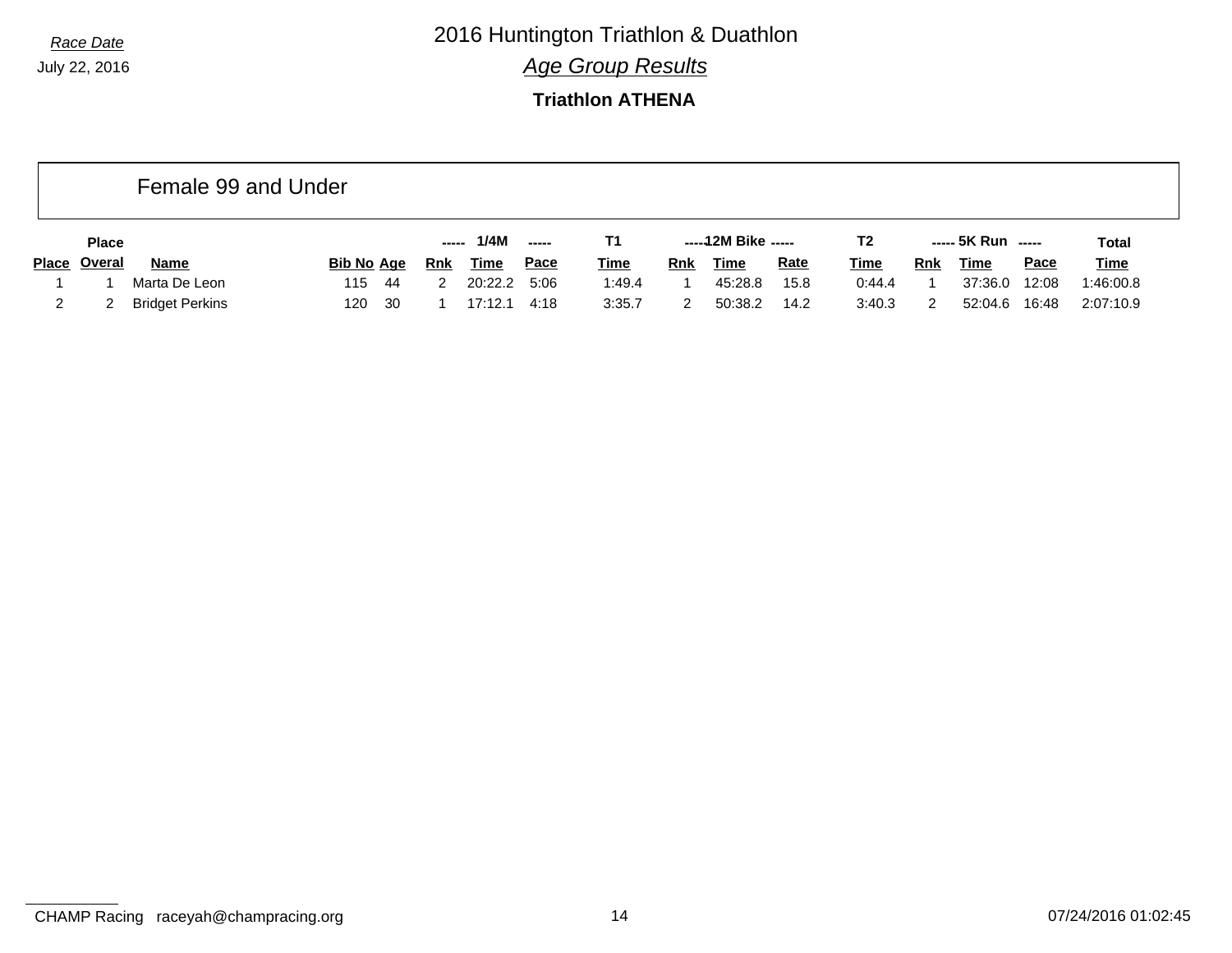*Race Date* 2016 Huntington Triathlon & Duathlon

*Age Group Results*

#### **Triathlon Male Team**

|              |              | Male 99 and Under         |                   |     |            |             |               |             |            |                     |             |             |            |                    |             |              |
|--------------|--------------|---------------------------|-------------------|-----|------------|-------------|---------------|-------------|------------|---------------------|-------------|-------------|------------|--------------------|-------------|--------------|
|              | <b>Place</b> |                           |                   |     | -----      | 1/4M        | $\frac{1}{2}$ | Т1          |            | $---12M$ Bike $---$ |             | T2          |            | $---$ 5K Run $---$ |             | <b>Total</b> |
| <b>Place</b> | Overal       | Name                      | <b>Bib No Age</b> |     | <u>Rnk</u> | <u>Time</u> | Pace          | <u>Time</u> | <u>Rnk</u> | Time                | <b>Rate</b> | <b>Time</b> | <u>Rnk</u> | <u>Time</u>        | <b>Pace</b> | <b>Time</b>  |
|              |              | <b>TEAM Shephard</b>      | 54                | 54  | 2          | 9:26.3      | 2:22          | 0:32.7      | 2          | 42:31.8             | 16.9        |             |            | 21:48.0            | 7:02        | 1:14:19.0    |
|              |              | <b>TEAM Leitch Gasper</b> | 180               | -20 |            | 3:58.5      | 1:00          | 2:28.0      | 3          | 49:01.7             | 14.7        | 1:48.9      | 2          | 26:24.1            | 8:31        | 1:23:41.3    |
| 3            |              | TEAM Karabinus Brugmann   | 68                | -35 |            | 17:16.9     | 4:19          | 2:32.0      |            | 42:27.1             | 17.0        | 0:27.5      |            | 28:02.0            | 9:03        | 1:30:45.6    |